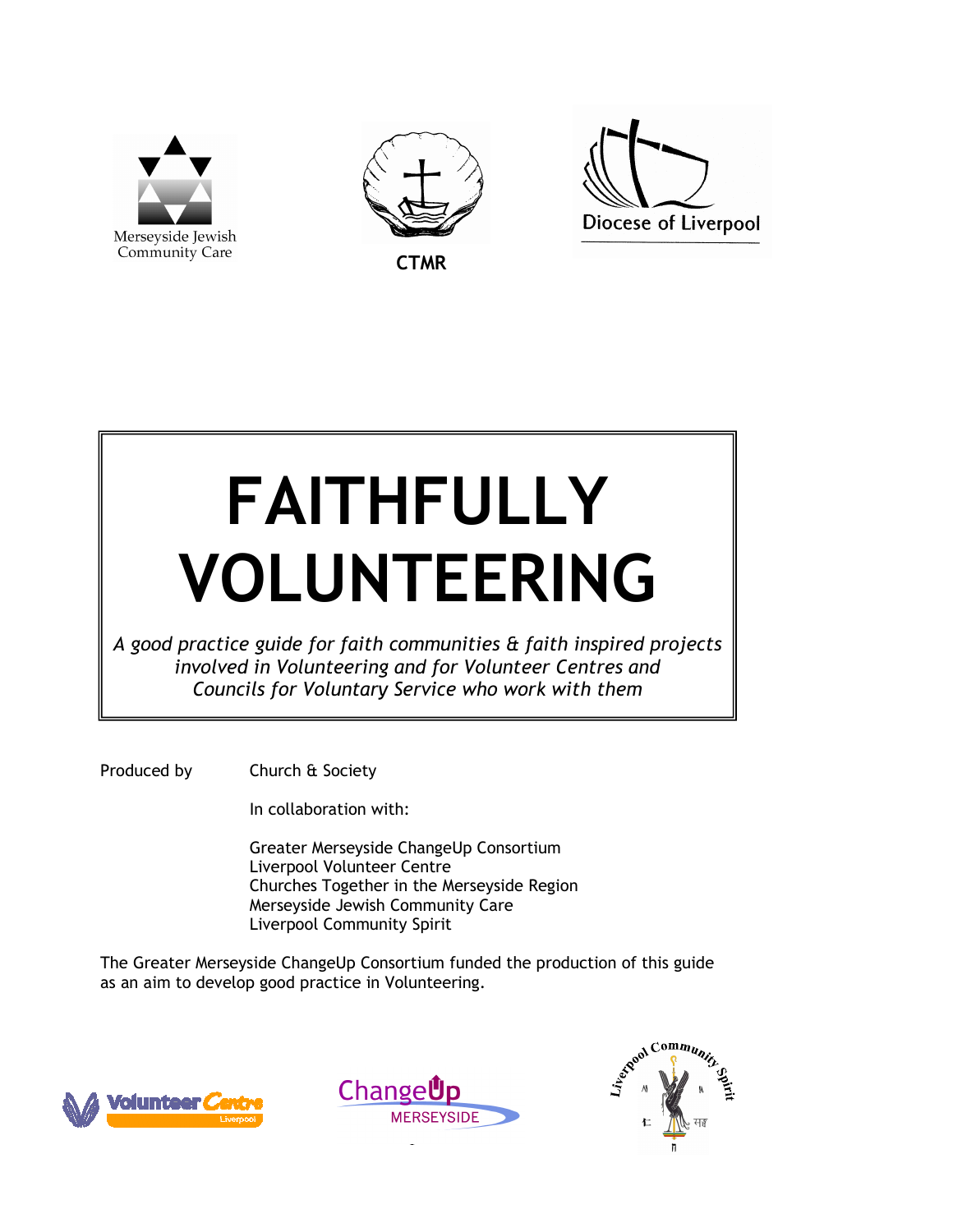# **Table of Contents**

| APPENDIX I - TRAINING AND PUBLICATIONS ON VOLUNTEERING 41   |
|-------------------------------------------------------------|
| APPENDIX II USEFUL ADDRESSES - IN AND AROUND MERSEYSIDE  42 |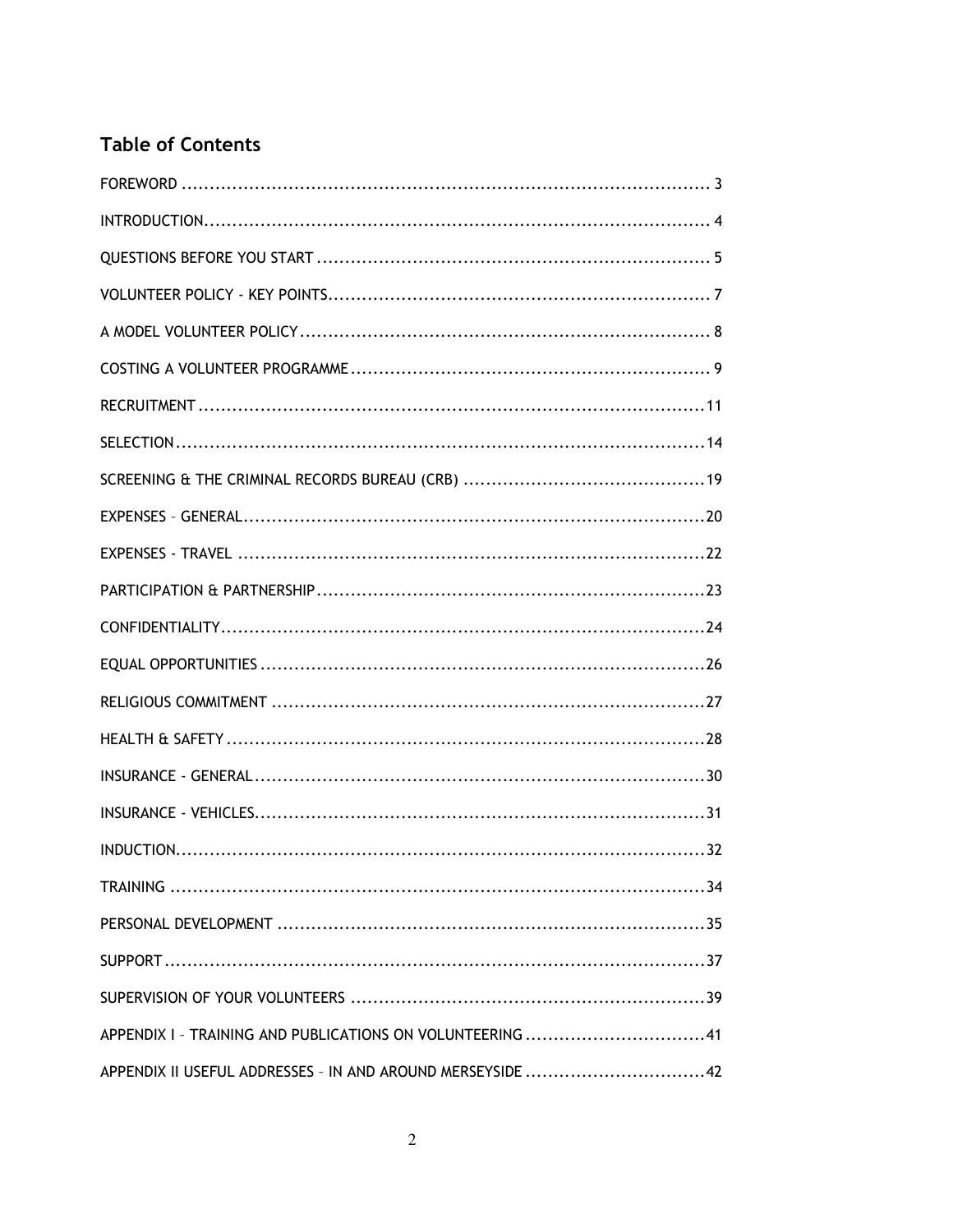# FOREWORD

This guide builds on work I started to write when I was working at what was the Birmingham Volunteer Bureau.

However that was built on foundations of paid employment with Churches Together in Birmingham, the Churches Community Work Alliance and the Churches Commission for Racial Justice, as well as moonlighting as a trustee of various charities, notably the Roman Catholic National Council for Lay Associations (which gather the various lay organisation like the Union of Catholic Mothers and St Vincent de Paul).

This Guide has developed slowly in the Church of England Diocese of Liverpool over the past seven years and ChangeUp gave us a real impetus to develop and expand it. I am grateful to the partners who have advised on the pack:

- Merseyside Jewish Community Care
- Liverpool Community Spirit
- Volunteer Centre Liverpool
- Churches Together in the Merseyside Region
- The ChangeUp Staff

As well as others who have participated in consultations and made valuable comments notably:

- Listening Ear (Merseyside)
- Volunteer Centre Sefton
- Volunteer Centre Halton

As we worked through it nine guidelines turned to the Judaeo-Christian "ten" … checklists extended to double the length … and twenty questions became inflated to twenty five … so it went on. However any errors are mine – please let us know!

I hope that we may build on this guide at a time when the role of faith communities is being recognised and the ministry responsible for the Voluntary, Community & Faith sector is now of Cabinet Rank. Greater Merseyside has much to share and much to celebrate.

This guide is also a tribute to the inclusive, collaborative and energetic work of the Merseyside ChangeUp Consortium which I have had the honour to chair.

Ultan Russell Senior Officer, Church & Society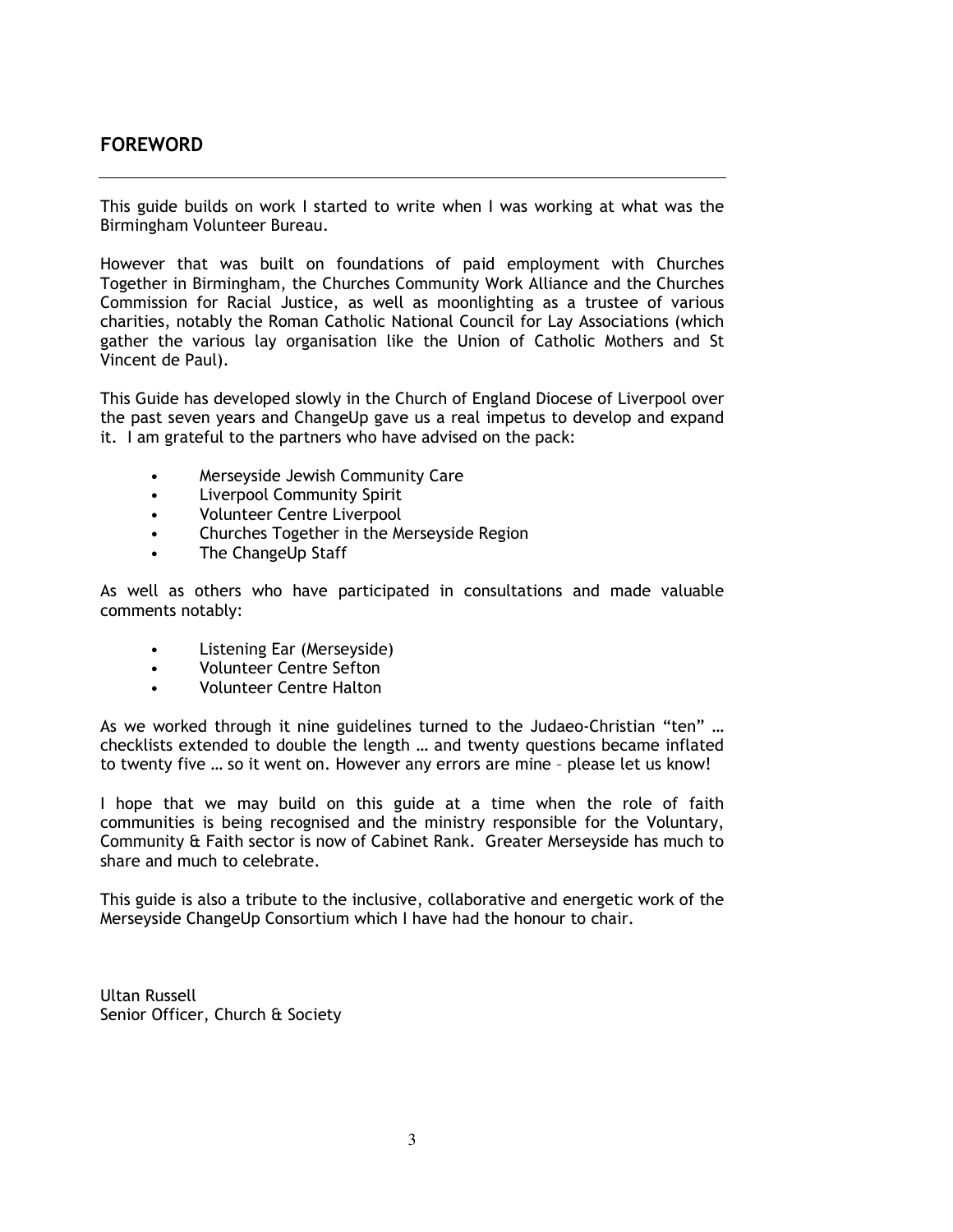## INTRODUCTION

In a faith community nearly everyone is a volunteer: the members of the managing council, youth leaders, visitors, Boards and Committees – nowadays there are many volunteers serving as priests, pastors or congregational leaders.

Faith communities demonstrate a real partnership of paid and unpaid, professional and enthusiast. It becomes different if you involve people from other faith community in your work serving your community and your neighbourhood. It changes the dynamic, it changes the way you communicate, and it changes the way you run.

When we seek to serve the local community, problems and opportunities emerge and lots of complex issues need to be addressed.

This pack really focuses on using volunteers outside our particular local faith community although many of the good practice guidelines apply in all circumstances. There is a need to challenge the way faith communities operate and the expectations of their volunteers so there may be something in this pack for everyone.

If you start a project for the elderly you may be happy to have outside help from the local community, or if it were an advice centre, you may want to draw them from farther a field. What about expenses? How should they be involved, should they be members of our faith community, believers, or sympathetic? Should we train them? Are they insured? These are questions you need to ask before involving volunteers in a project.

Using volunteers on projects is a way to celebrate the gifts in your congregation and also to recognise that faith communities are community resources, which want to reach out.

The language used may seem strange to some faith communities. We have used the term project to cover any grouping whether part of the management structure of a faith community or an independent faith-inspired charity involving volunteers.

Finally we apologise if there is repetition but we have deliberately mentioned matters whenever they are relevant. In addition you may be just consulting one section so we have tried to include the information there rather than too much cross referencing.

The rest of this pack tries to give you ideas, a CD is enclosed for you to use for your own purposes please use freely but acknowledge the source! Please let us have feedback so that we can improve and revise this pack.

Every blessing in your work!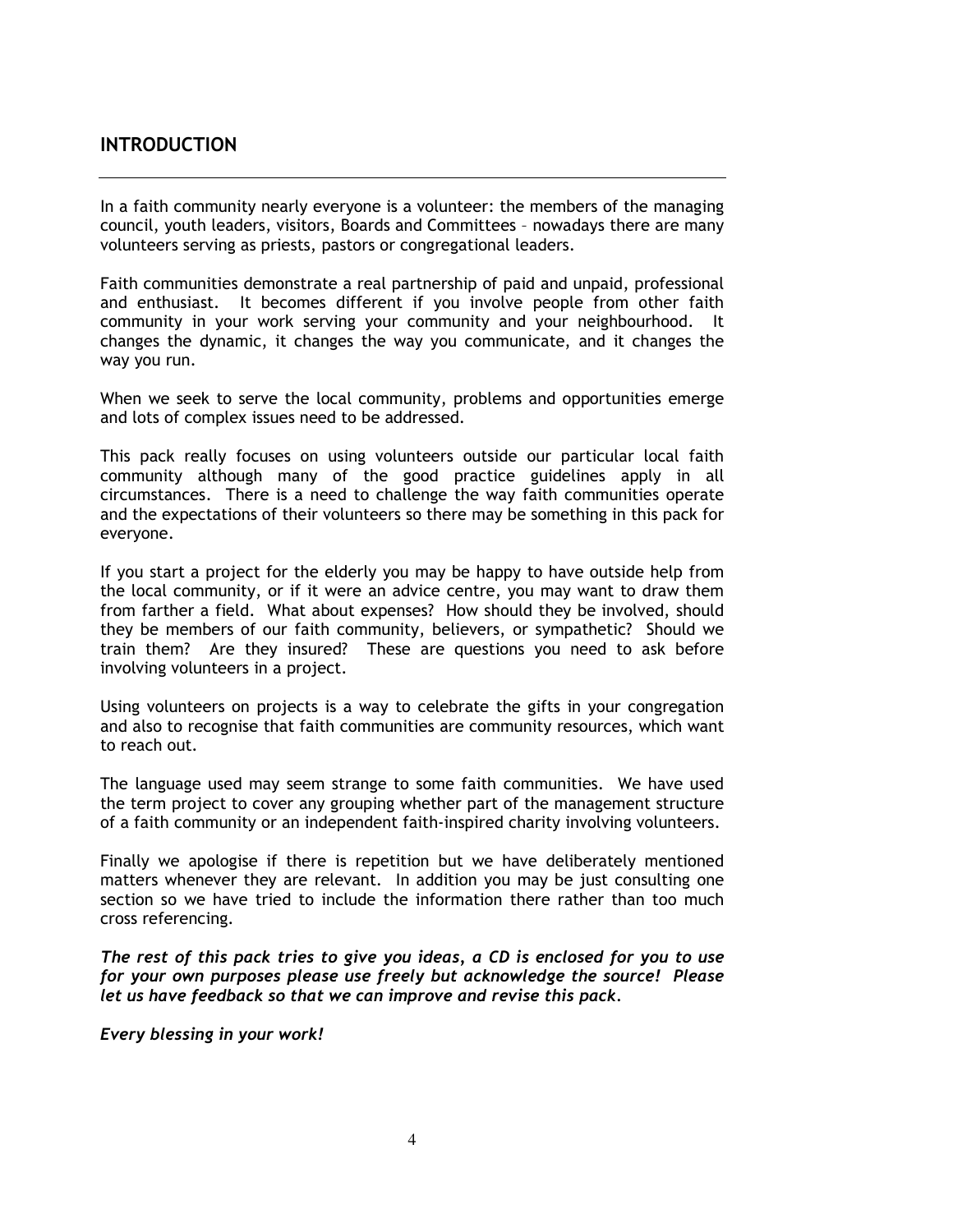# QUESTIONS BEFORE YOU START

#### **Introduction**

These questions need studying. Many pointers are given in other sections of the pack but it is vital that you ask the questions before you start.

You might like to reproduce this section and circulate the questionnaire to all those who will be involved in taking the decisions about developing your volunteering programme. You might also consider revisiting the questions as part of a periodic review of your work and the way you involve volunteers in your project.

#### The Questions

- 1. Why are you recruiting volunteers?
- 2. Do you have sufficient work for them to do? Will you be involving volunteers on a short term, time limited or a long term basis?
- 3. Is your faith community (the ministers, leaders, council, members, etc) supportive of involving volunteers in the project?
- 4. Are those currently involved in your project, at all levels, supportive of involving volunteers in the project?
- 5. Are they clear about the implications and the tensions that might exist between volunteers from the faith community working on a project and new volunteers who come in from outside?
- 6. Are there worries that the trustees/leadership will lose control when involving outsiders or non-believers?
- 7. What if funders require equal opportunities policies that may upset or be against the tenets of your faith?
- 8. Have you a budget for volunteers? Is it based on realistic costings? Does the management-body think that using volunteers means no costs at all?
- 9. Do similar faith inspired initiatives in your area involve volunteers? What is their experience? Have you visited them and discussed what it entails?
- 10. Have you looked at legal implications (e.g. the requirement to have indemnity insurance if you are giving advice, insurance cover for injury to volunteers or clients on the premises, or implications if you use people to drive vehicles)?
- 11. What about confidentiality (e.g. for a listening or a counselling project)?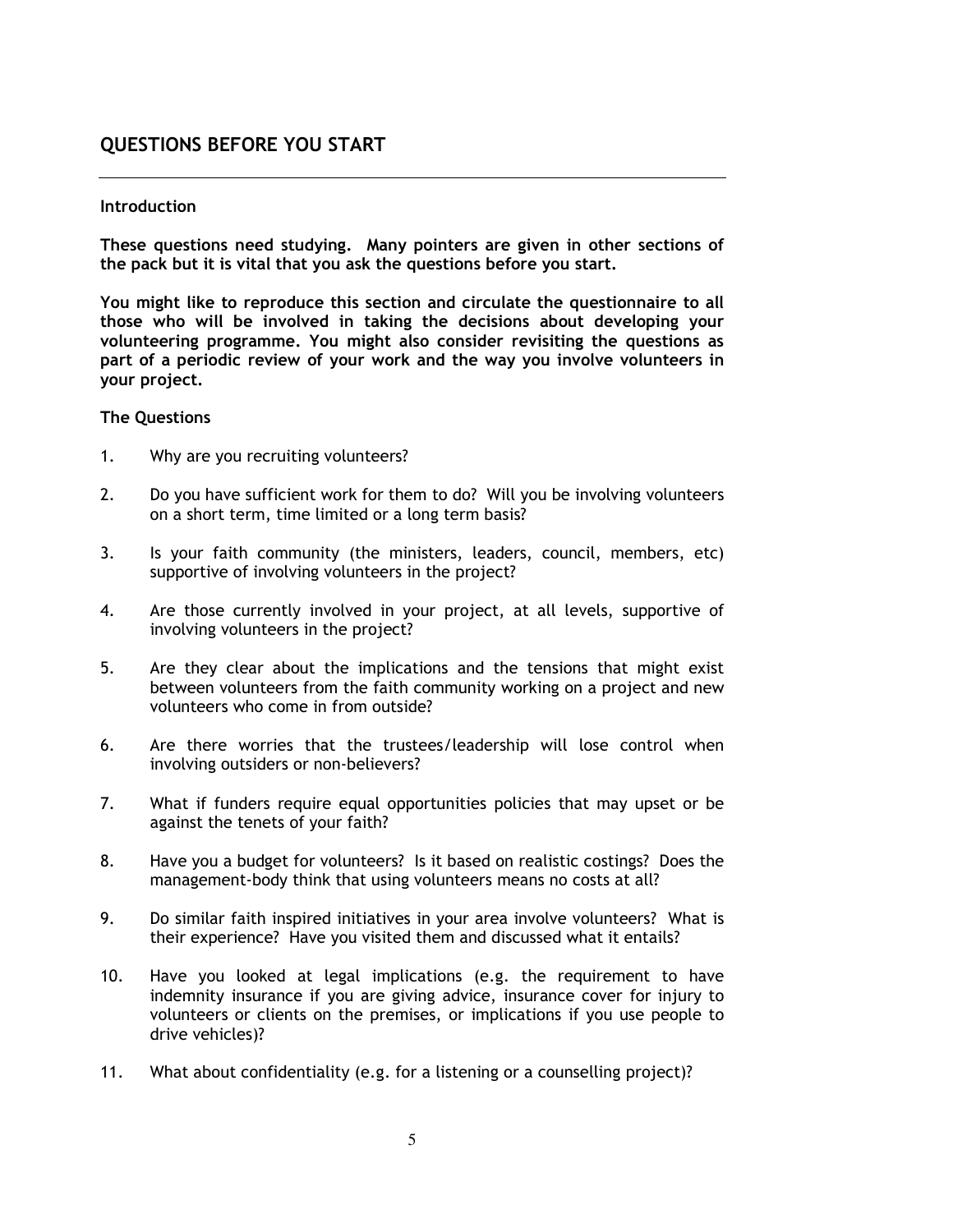- 12. What about safety (e.g. notably minibuses, parent/toddler's group or sport activities)?
- 13. What special problems might volunteers face (like safety or health risks, advice liability or making home visits)?
- 14. Volunteers bring new dimensions, new skills and enthusiasm. Can your faith community or project cope with change? Can it cope with non-believers or people from a different faith tradition working within it? Can they cope with you?
- 15. Have you allocated staff time or a trustee or leader to manage volunteers? Have they had appropriate training?
- 16. Will you have someone responsible for ensuring that volunteers are trained properly?
- 17. Have you estimated the staff time required to manage volunteers?
- 18. Have you space for volunteers and sufficient extra equipment?
- 19. How will those who you serve, users, members, the local community, etc. react to involvement of volunteers? Have you asked them?
- 20. How will your funders react to the involvement of volunteers? Have you checked with them?
- 21. Do you need specialist advice (e.g. national or regional religious bodies, Volunteer Centre, or specialist agencies)?
- 22. Does the congregation see involving volunteers as a way to recruit members?
- 23. Do you want volunteers simply to save money on paid posts?
- 24. Are you starting the project, as short term funding is available if so what happens when funding ends and users/clients/community/volunteers have become accustomed to volunteers' involvement and expect it to carry on?
- 25. Will ministers, leaders, members not directly involved in the project interfere inappropriately in the work which could adversely affect your volunteers?

#### A Warning

This exercise may produce a whole range of other questions about the way your organisation operates which are much wider than involving volunteers. The Charity Commission website has useful information on governance and trustees: www.charity-commission.gov.uk.

A trustee welcome pack (with much valuable information can be downloaded from: http://www.charity-commission.gov.uk/Library/publications/pdfs/welctrust.pdf.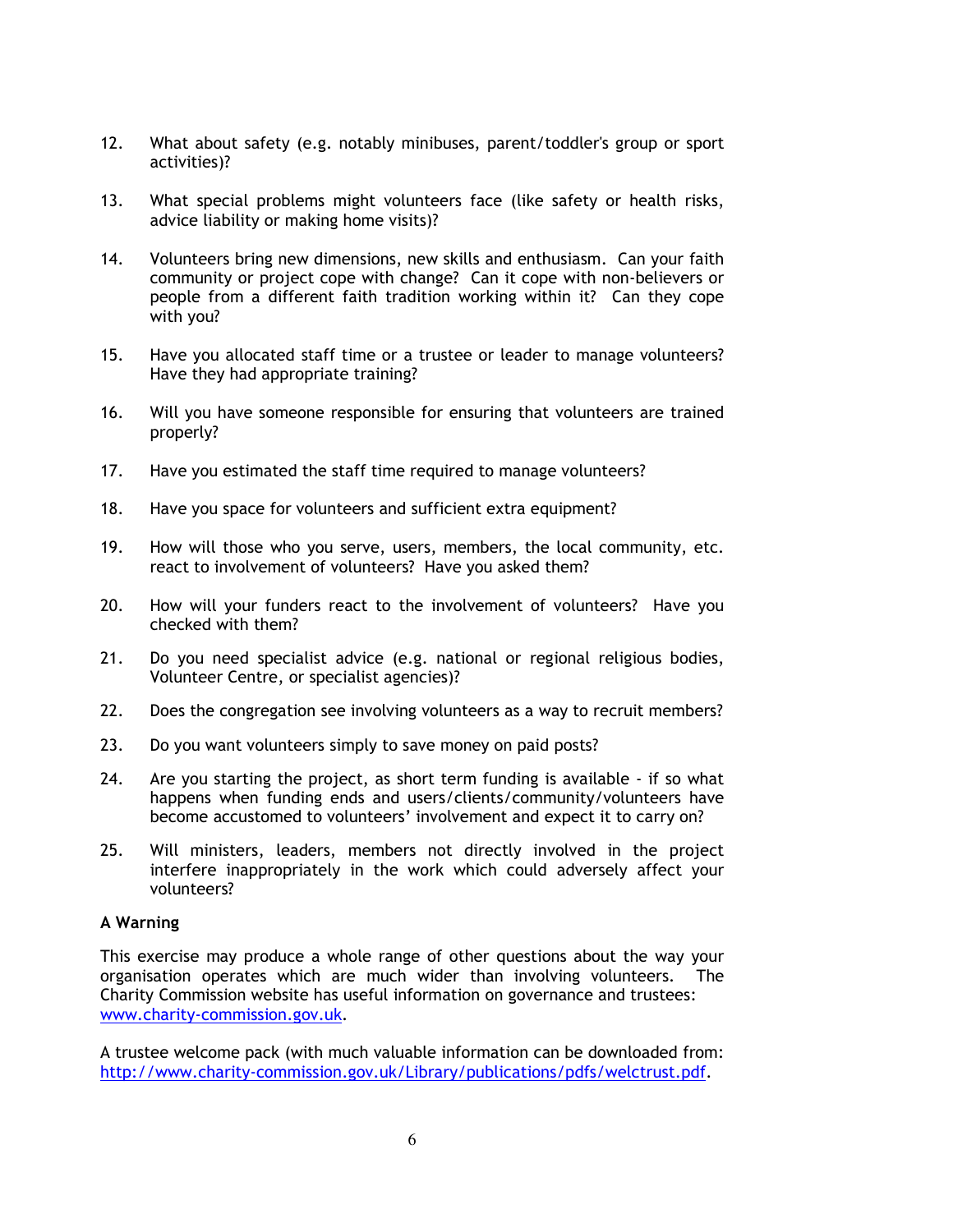# VOLUNTEER POLICY - KEY POINTS

The starting point when developing any new work that involves volunteers is your volunteer policy. It is a document that outlines why and how you plan to include volunteers. Producing a volunteer policy offers the opportunity to think about why you want to involve volunteers and what they can expect from your project.

It is important that you discuss what goes into it with existing members/those actively involved within your project to ensure everyone is clear about the aims and practicalities of the project. If the project is based in the premises of the faith community then you may need to involve the wider leadership so that everyone is clear about roles, responsibilities and boundaries.

What goes into a volunteer policy differs for different projects. You should consider including the following headings. More detailed information to help you think about these sections can be found later in this document.

- Introduction / Aims of the project
- Ethos and reference to links with sponsoring faith communities
- Recruitment, screening and selection
- Volunteer roles and responsibilities
- Expenses
- Induction & Training
- Supporting & Supervising Volunteers
- Insurance and Health & Safety
- Equal Opportunities
- **Confidentiality**

For some of these sections you may decide to refer to other polices e.g. Health and Safety Policy, but you should still look to include a summary in the volunteer policy. The Policy should be regularly reviewed in consultation with volunteers, staff and trustees.

An outline is produced on the next page, BUT this should not simply be cut and pasted into your set of policies but reviewed and adapted.

Many projects also create a Volunteer Agreement. This is a document given to volunteers that clearly explains what is expected of them and how they can expect to be treated.

More information can be found at:

http://www.volunteering.org.uk/managingvolunteers/goodpracticebank/volunte erpolicies/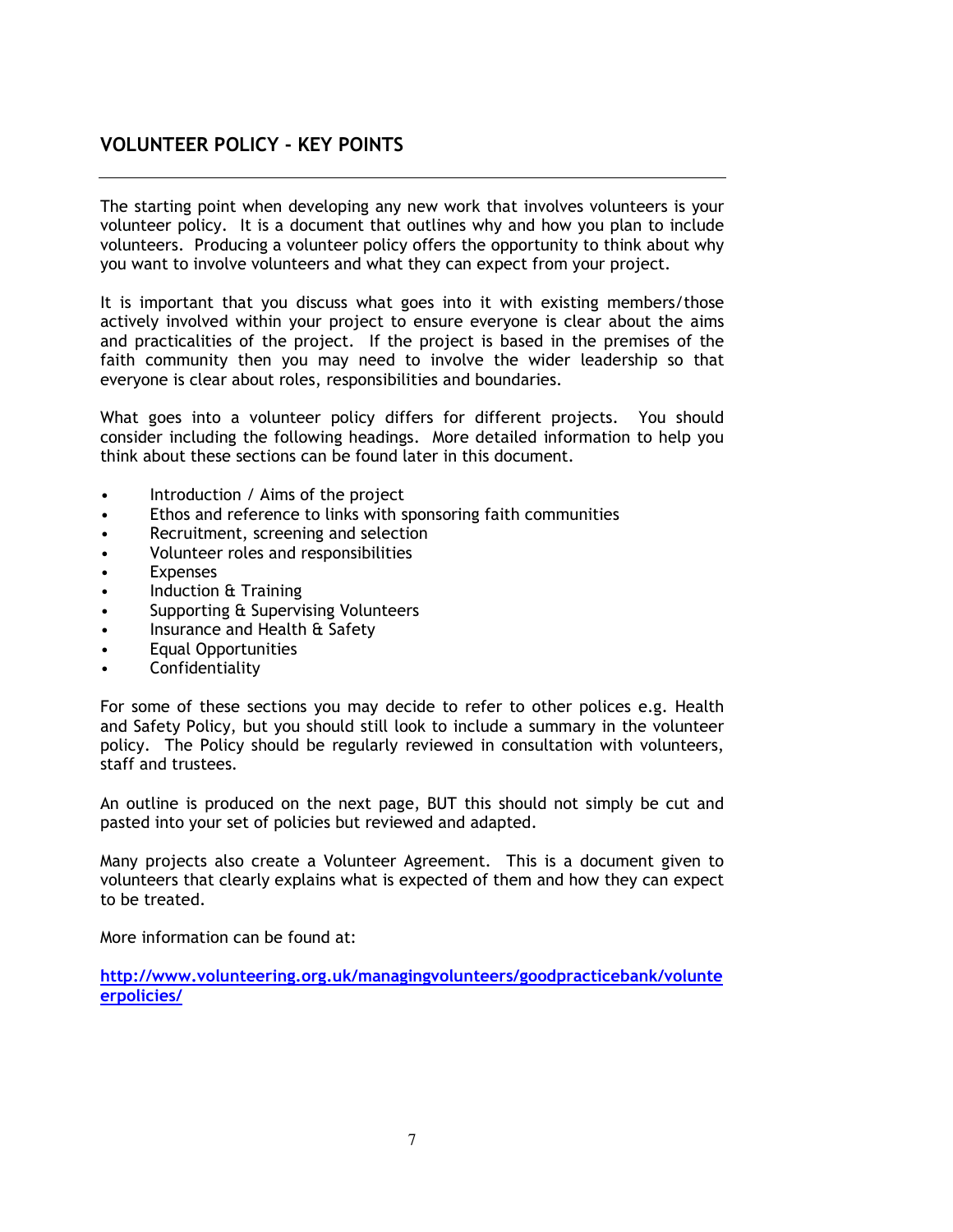# A MODEL VOLUNTEER POLICY

#### EQUAL OPPORTUNITIES

All volunteers operate within the context of our Equal Opportunities Policy for which they will receive appropriate support and training.

#### MANAGEMENT, SUPPORT & SUPERVISION

We demonstrate our commitment by having a person to manage our volunteers.

There will be a clear process of assessing the performance of volunteers and offering them support in training and personal development.

#### ADEQUATE WRITTEN INFORMATION

All information relevant to volunteers will be contained in a handbook. The Handbook will be revised and updated in consultation with our volunteers.

#### INSURANCE, HEALTH & SAFETY

Volunteers will be covered by our insurance policies and reimbursed if they incur costs. Volunteers will be trained and updated on our Health & Safety Policy.

#### **EXPENSES**

Volunteers will be entitled to reimbursement of travel and other legitimate expenses at rates reviewed annually.

#### PARTICIPATION IN DECISION-MAKING

Volunteers are vital to the delivery of the service and thus will be involved in the decision-making processes of the project.

#### **TRAINING**

All volunteers must receive sufficient training to fulfil their role. Volunteers will be encouraged to take further training appropriate for their roles.

#### **CONFIDENTIALITY**

All partners are bound by the Confidentiality Agreement, which applies to our clients, our work methods and on colleagues (volunteers, staff & trustees).

#### **PARTNERSHIP**

We are committed to partnership with our volunteers. In return we expect them to respect our ethos as a faith inspired project and our religious beliefs and practices.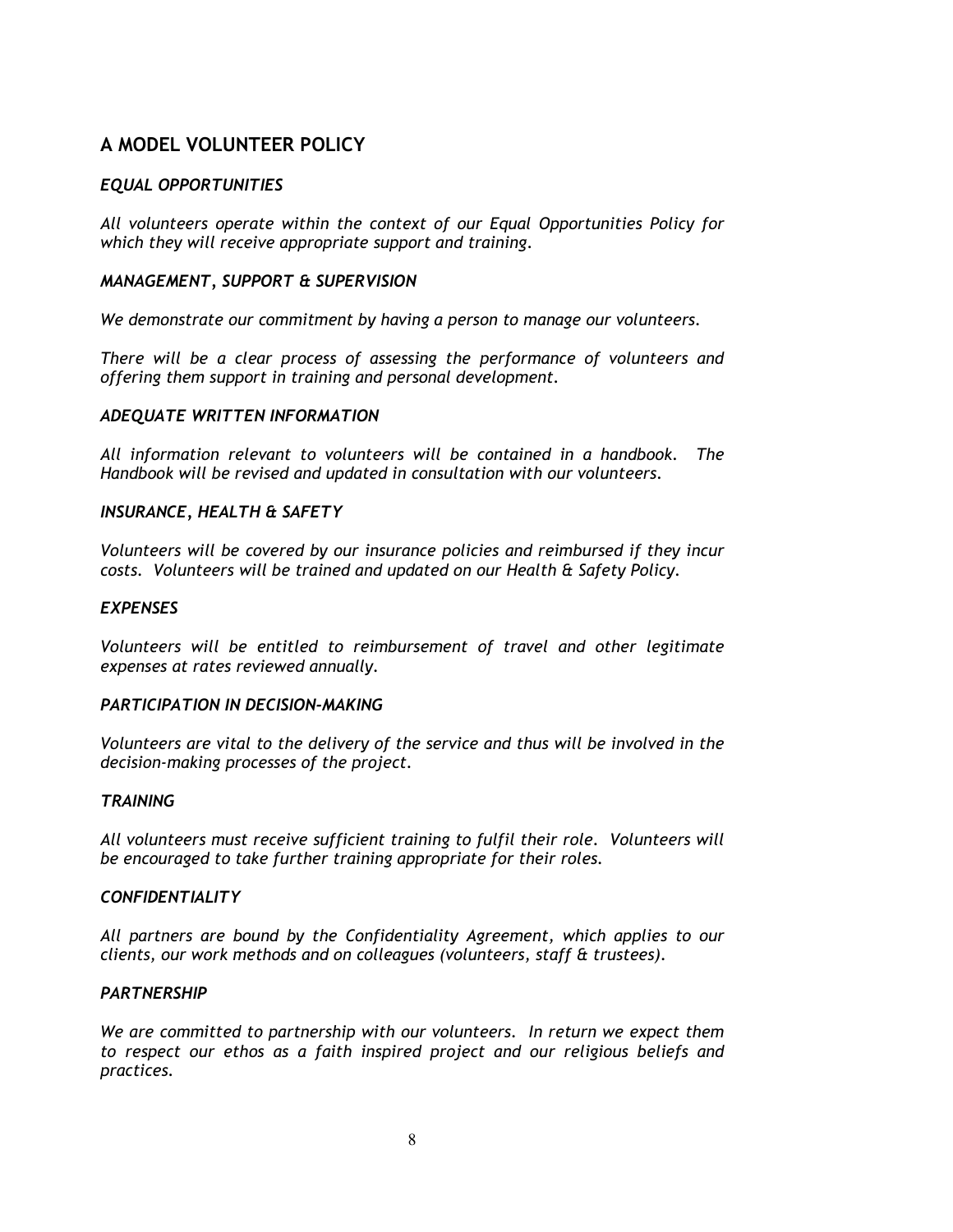# COSTING A VOLUNTEER PROGRAMME

#### Think Carefully

It's important to appreciate that although volunteers give their time for free, there are costs involved in any volunteer project. Here are a few pointers:

#### Setup Costs

- Will you need additional furniture for volunteers, e.g. desks, chairs, etc?
- Will you need more equipment (e.g. computers, phone-lines, etc,)?
- You will probably need more staff time/trustee or management committee input in the initial stages to get things started.
- Printing & advertising costs must be allowed for: (e.g. simple posters or adverts in the local press).

#### Running Costs

- Do assume that all volunteers need reimbursement of expenses.
- Do not overlook the costs of insuring volunteers.
- Think about the cost of training volunteers and consider in-service training and training on new developments, changes in legislation, etc.
- Consider who will manage and support the volunteers and what this will cost your project.

Ensure that you have budgeted for all aspects of the programme. If your project is unable to meet the costs you may be able to apply for funding, although it is important to consider the implications of involving external funding.

A good starting point for finding potential funders is your local Council for Voluntary Service (CVS) also known by various other titles including Council for Voluntary Action, or your Rural Community Council (RCC). Your Volunteer Centre may also be able to give some guidance on training specific to volunteering.

You will find contact details for Greater Merseyside and surrounding areas at the end of this guide.

In addition key bodies in your own faith community at regional and national level may be able to help.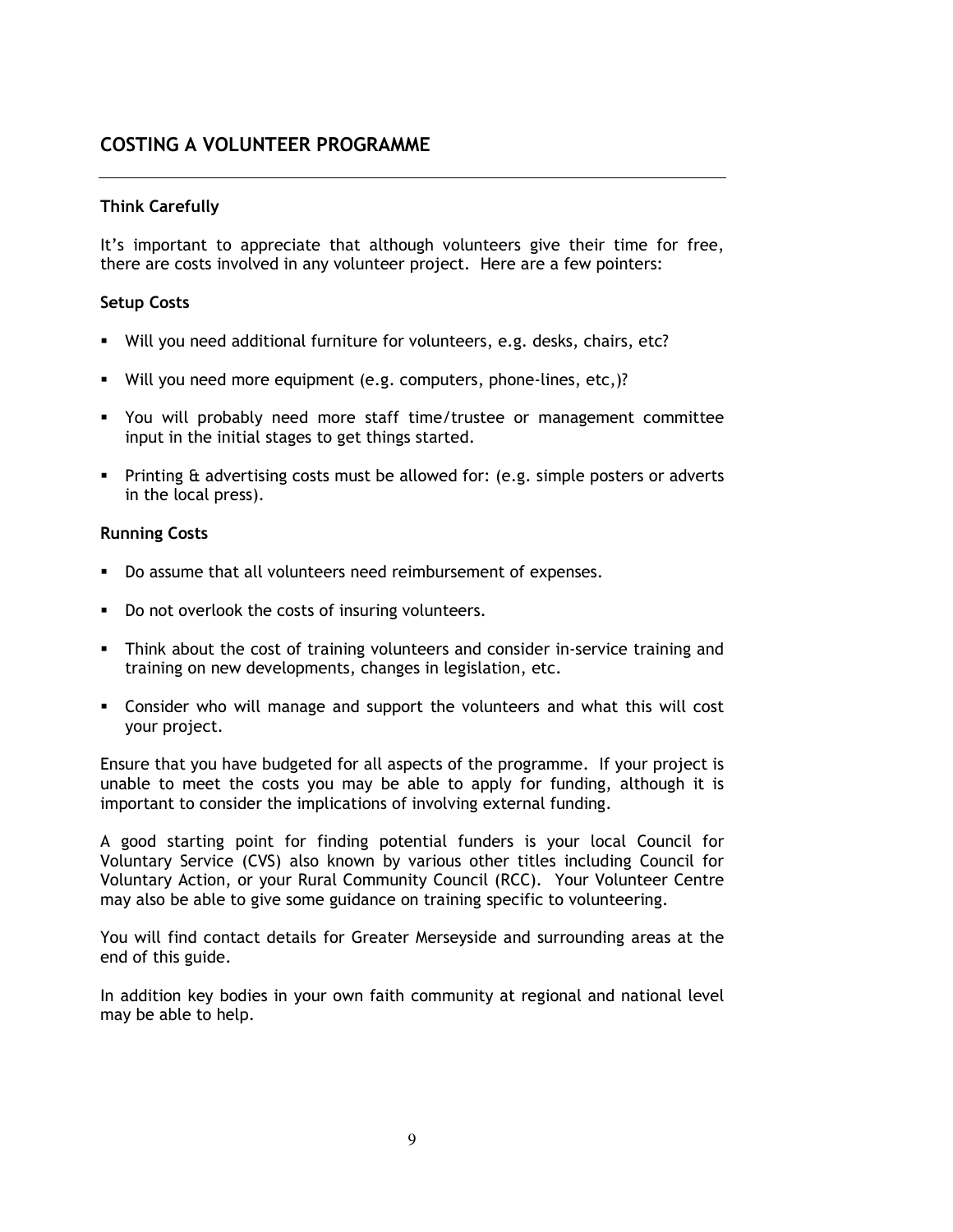#### Your Invisible Income

Background: It may seem insulting to place cash value on volunteers but it is an item to include in reports, etc. In kind contributions of all types are regarded as significant by many funders.

Flat Rate Sums: Use a simple rate of £6 per hour as the value of every volunteer to your project. It soon adds up! This is, roughly speaking, our minimum wage plus National Insurance costs! So: 10 people giving 3 hours a week to help in a luncheon club for 50 weeks a year is a subsidy of £9,000.

Equivalent Rate Sums: If you have the resources then you could estimate the costs of each type of volunteer within your project. Paid counsellors, solicitors offering free legal advice, volunteer plumbers or drivers all have going rates for the job. This detailed way of operating was used in the Economic Impact Assessment for Faith in the Northwest - it was a method of working which relates well to statutory bodies and can give a real and highly cost effective impression of a project.

Full time Equivalents: Another method of calculating is in terms of full-time workers. Staff have annual leave, do not work on public holidays, get sick, have medicals, compassionate leave and work, say, a 36-hour week. Most clergy, rabbis, priests and lay workers do more but low figures increase your case! An easy calculation is that workers do 1,600 hours a year. Calculate your volunteers' hours, divide and determine a full-time equivalent.

Descriptive Method: Volunteers enable you to diversify the work force and support/target new client groups. You will have examples, stories and numbers to put into Annual Reports. Another method is to list the volunteers and the time they give, for example, a solicitor who runs an advice session 3 hours a week, a chef spending 12 hours a week cooking lunches.

Management Committee/Trustees: Estimate the contribution - the length of meetings, the time spent reading and preparing for meetings or on the phone.

# REFLECTIONS FROM A BUDDHIST PERSPECTIVE

All suffering comes from the wish for your own happiness. Perfect Buddhas are born from the thought to help others.

"The 37 Practices of a Bodhisattva", by Ngolchu Thogme Rinpoche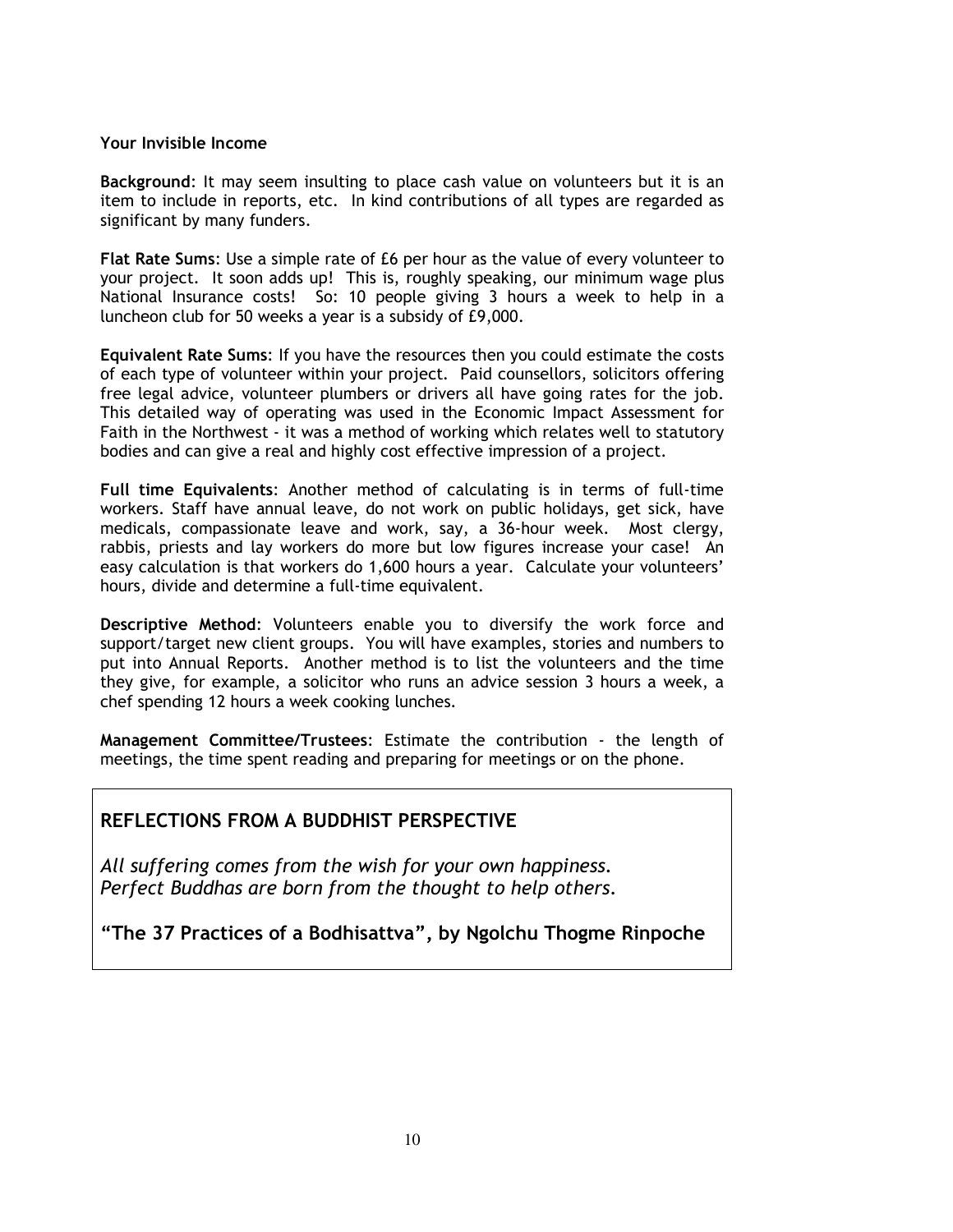# RECRUITMENT

#### GOOD NEWS SPREADS

Most volunteers come by word of mouth. How often do the members of the women's group get helpers from other places of worship or their neighbours who are impressed by the community outreach of the church? This is obviously easier when you have a project to enthuse about rather than one that has not got off the ground yet.

A long list of places to go is included on the next page. A lot of what is referred to in this pack is about long term volunteers but getting short term volunteers is easier by spreading good news in this or other ways. The danger of relying only on word of mouth recruitment is that you will be unlikely to involve volunteers from different backgrounds, which can limit the development of your project and contribute to its perception as "not for me" in some potential volunteers.

#### IF YOU ALREADY INVOLVE VOLUNTEERS THEN USE YOUR CURRENT TEAM!

Ask your present volunteers if they can approach anyone who might help. This can be a particularly good way to get short-term volunteers or helpers for fund-raising events as friends and family will help on a one off basis quite often!

#### PROFESSIONAL HELP

Your Volunteer Centre or Council for Voluntary Service/Voluntary Action/Rural Community Council may organise training courses on publicity – their addresses for Merseyside and surrounding areas are included at the end of this pack.

#### LOCAL ADVERTISING

Many supermarkets have community notice-boards, as do neighbouring worship centres, community centres, schools and leisure centres, libraries, newsagents, corner shops or garages. Make sure you change the advert and revise it regularly. Ensure that it is a clean poster (change regularly if dog-eared or covered in graffiti) with up to date information.

These are very useful if you want local volunteers. They may be a rich source for one off events like fun runs or fetes. Remember to have interesting posters and remove them when they are outdated. Put a sign in your windows saying: Volunteers Needed!

#### YOUR LOCAL FREEBIE

The local free newspapers are helpful and approachable, particularly if your volunteer needs could link to something which is photogenic, and of local interest. You may want to tell them about your project and your faith community's other activities regularly so consider having a press contact.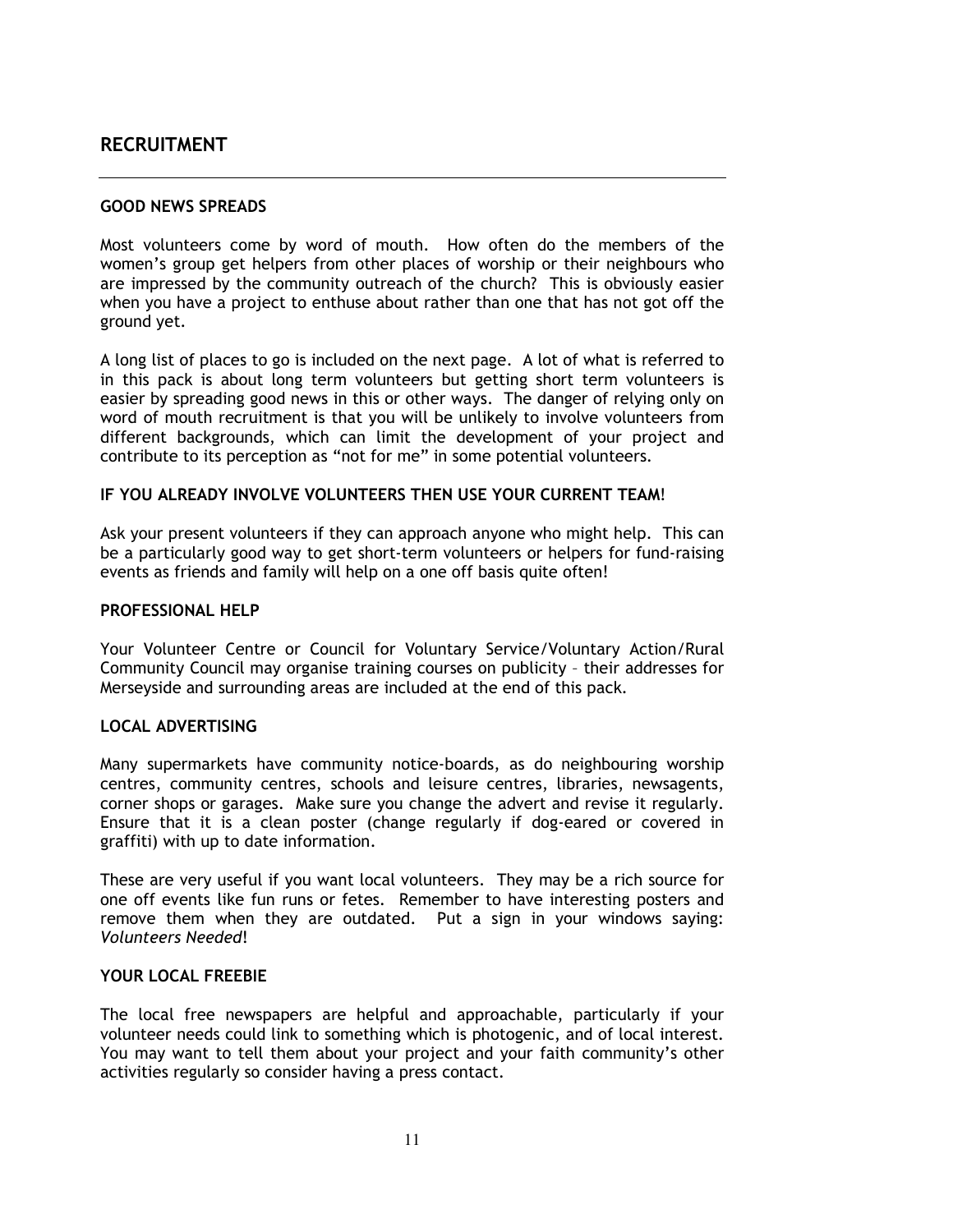#### PRESS RELEASES

Producing press releases and building links with the media has spin offs for your work. Some projects pay to advertise in the local press or even the Guardian. Keep the message simple. Get someone who is not too involved to check your promotional literature to see that it is clear and free of jargon. Representative Council, Synod, etc. may be clear to you but clear as mud to others.

When recruiting for genuine emergencies (like the Tsunami or a famine) people will respond but this is not the case if you have just not planned ahead!

#### LIKELY PLACES TO RECRUIT VOLUNTEERS

Research indicates that most volunteers still come by word of mouth - if you treat volunteers well they really will attract others! But here is a very long list of other ideas - you may have more to add – indeed it could be a fun exercise to brainstorm with your colleagues and see how many of these and others you can identify yourselves.

There is a great deal of overlap but sometimes people can overlook the obvious. So here goes:

- Other branches of your particular faith group
- Wider decision making bodies serving your religious traditions as well as interchurch and interfaith bodies
- Your local Volunteer Centre
- Faith publications (regional or national) notably for unusual projects or projects needing volunteers with specific skills
- Faith inspired Secondary Schools, Sixth Form Colleges and University Colleges where you may be able to forge links with the chaplain, and staff responsible for pastoral work or religious education
- Local secondary schools, Student Community Action Groups at Colleges and Universities and religious societies of students which are often very active
- Community centres, youth clubs/centres and tenants' halls
- Pre retirement courses
- Building links with local businesses and linking with bodies like Business in the Community (BitC) who may know of companies committed to employee volunteering
- **Clinics and doctors' surgeries**
- Job Centres, Job Clubs, rehabilitation centres, etc.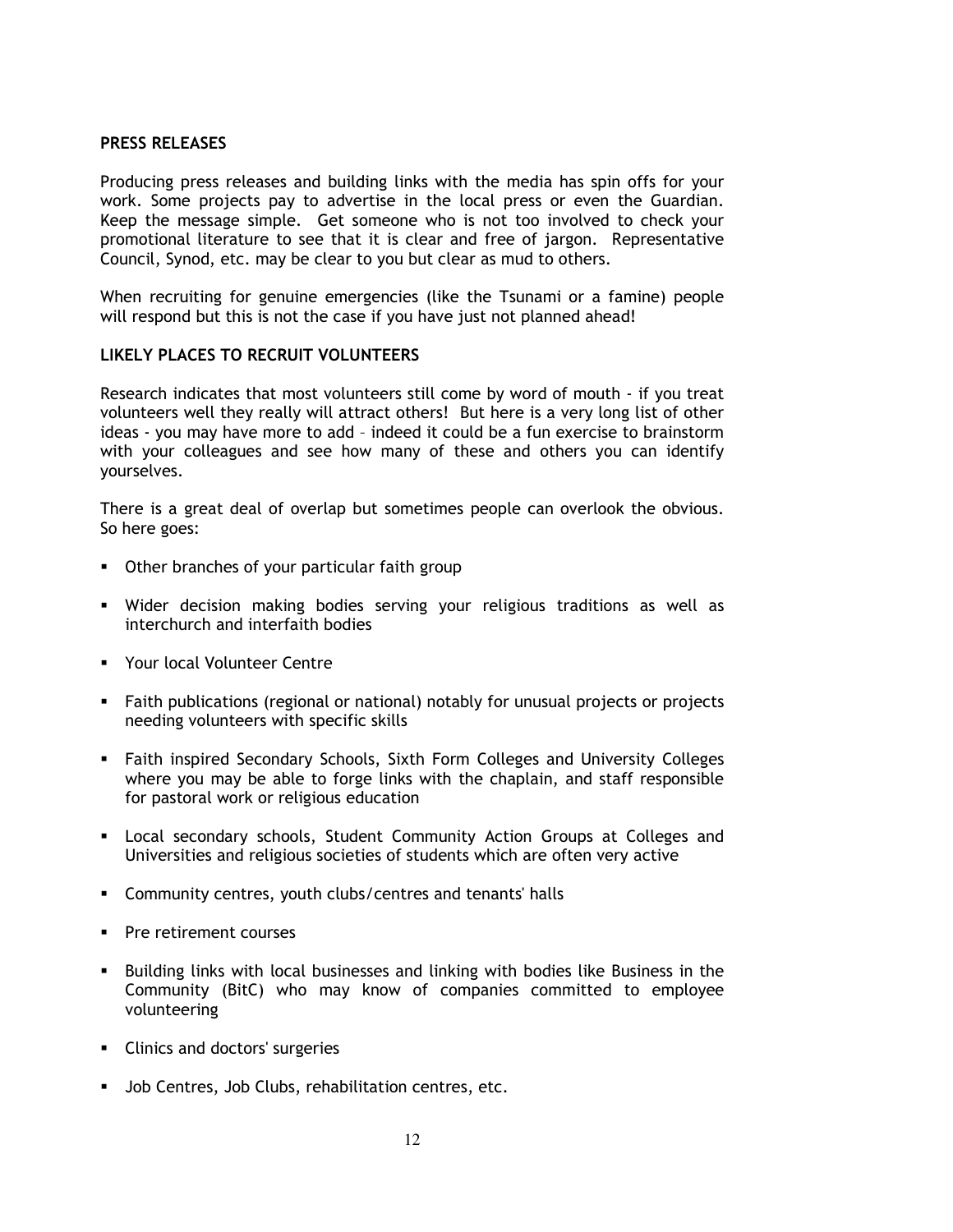- Lions, Rotary Clubs, Soroptimists, Rotaract, etc.
- Uniformed youth organisations, notably for short term and one off activities
- Libraries, council offices, police stations, etc
- Local radio and, where you have it, local community television (most will have staff who specialise in community affairs and in religion)
- Specialist organisations, self help groups and professional agencies in your area relevant to your work
- **Post offices, garages, supermarkets and corner shops**
- Sporting and other types of clubs which are often keen to support/promote local charities
- **Advice and information organisations like CAB**
- Talks to specialist/relevant audiences, notably if you need specialist volunteers
- Exhibitions either static in a library or shop or mobile for a club/school
- Leaflets, which can be for wide circulation or customised for different audiences
- Materials in different languages notably when members of your faith community may have a first language other than English (use volunteers who speak community languages to support their work in their communities)
- New technology like a web site (keep it updated and interesting) and PowerPoint displays (with little text and lots of photos!)
- Open days at your centre or project
- Freebies who may write an article or publish a picture or letter that you send them (pictures of interesting events are really useful)
- **Stunts like floats**
- **•** Delivering leaflets in the neighbourhood where you are based
- Circulate leaflets to your neighbouring churches, gurdwaras, synagogues, etc.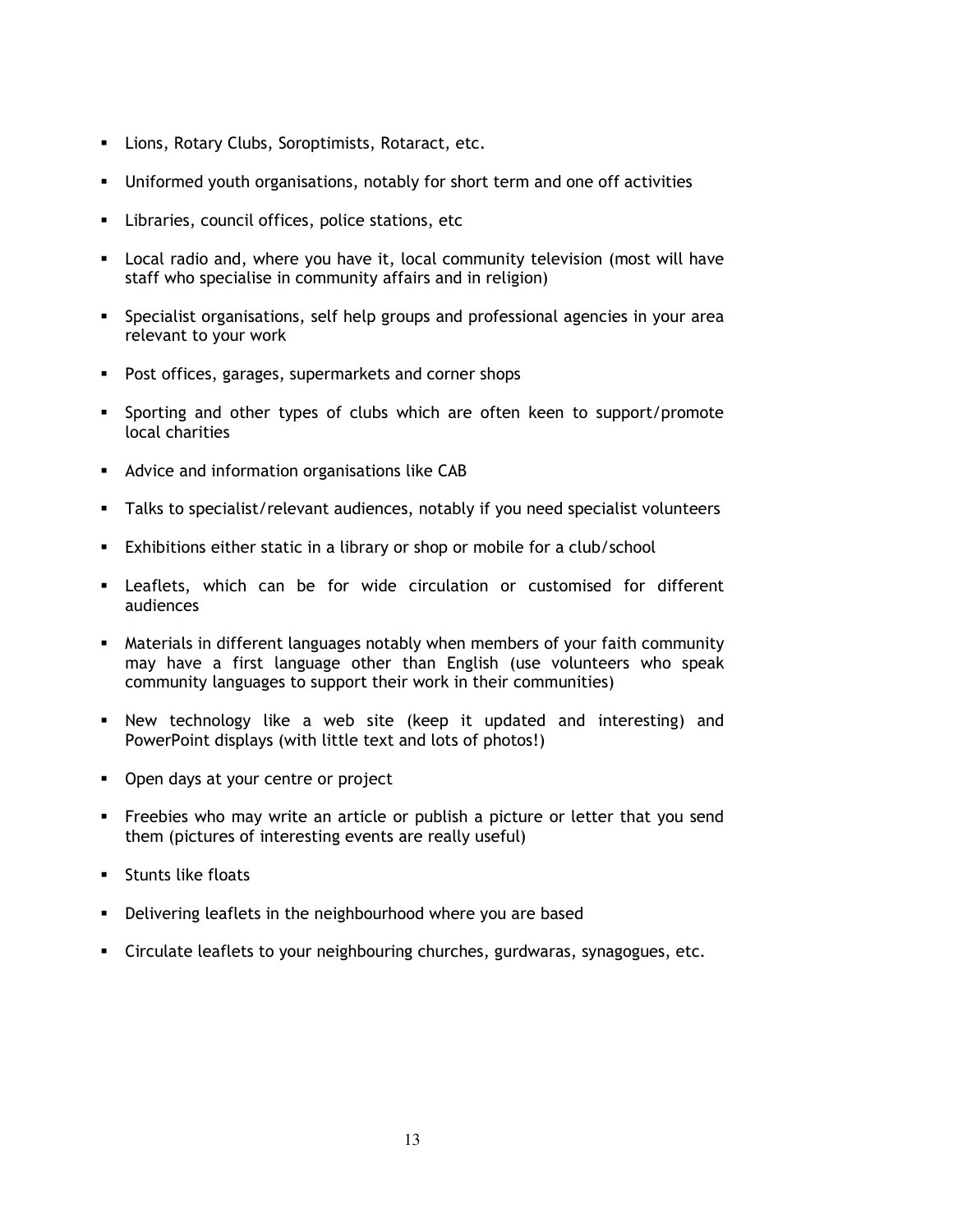# **SELECTION**

#### A. REASONABLE RESTRICTIONS

Potential volunteers must not be rejected due to non-relevant criminal convictions, mental health problems or other disabilities. Your policy should be clear to all involved and explained when recruiting.

Arguments like other volunteers might not like it are unacceptable - such attitudes must be challenged. Equal Opportunities training may be needed.

Ex-offenders often want to help prevent others committing crime and make excellent volunteers. The same applies to ex drug addicts and people who have had mental health problems.

There are a number of instances where restrictions are justified:

- Ethnicity: Where members of a particular ethnic group are needed for the work.
- Self help groups where membership is restricted to those with a certain disability or shared experience (e.g. widowed people or ex drug addicts).
- Faith communities and faith inspired projects: We have a section on this.
- Age restrictions: where these may be laid down by law.
- Age Requirements: Youth projects may only want people in a certain age range (Millennium Volunteers) or people over retirement age to work on an advocacy project for and with retired people. Also
- Driving Insurance Restrictions most insurance companies require volunteer drivers to hold clean licences and be aged between 25 and 75 (some Companies cover drivers under 25 notably for student or youth projects) but premiums may be higher and you may be able to get senior citizens who are drivers already with cover if they join RSVP (Retired & Senior Volunteer Programme of Community Service Volunteers). Their address is: 237 Pentonville Road, London, N1 9NJ (Tel: 020 7643 1385).
- Finance & Legal Restrictions e.g. Credit Union directors, trustees/directors of companies may not be undischarged bankrupts or have committed certain offences of a financial nature. Remember ex offenders who has committed such offences can be involved as ordinary volunteers and supporting /empowering them may assist in rehabilitation and personal development.
- Other Criminal Activity: These would depend on the project. This relates to the section on the Criminal Records Bureau. Here specialist advice may be needed.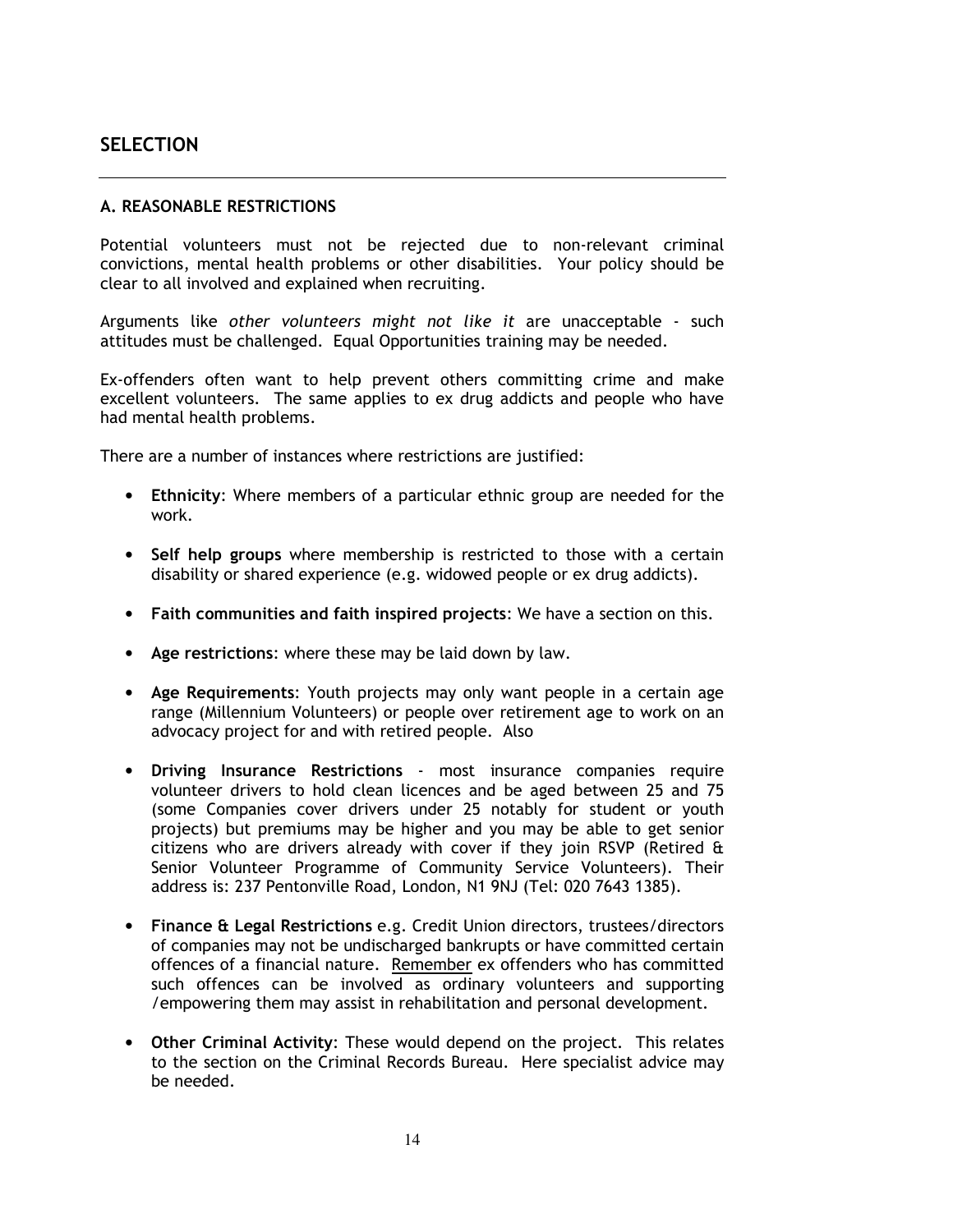- Qualifications or training is required, although this is unlikely to be the case for the vast majority of volunteering roles. Literacy and numeracy may be issues but check that this is really required (with proper supervision is it essential on practical projects?). Interpreting programmes will search for people with particular language skills (though this may be qualifications, training or experience).
- Health restrictions may apply in certain cases but explore thoroughly that this is the case with the potential volunteer. Try to include people with specific needs and take expert advice if necessary. When discussing roles and responsibilities with potential volunteers these issues should be explored openly and positively.
- Gender: Women's refuges are entitled to recruit females. Single sex sports or youth groups may want volunteers of the same gender. For some ethnic, cultural and faith communities it is critical that visitors are of the same gender where there is close contact on home visits, teaching and other projects.
- Experience: you may need those with genuine experience of disability, parenting, bereavement or mountaineering
- Geographical: some community based projects may be seeking local volunteers not just to save money but because this is critical to their work.

# A QUOTATION FROM THE BOOK OF ISAIAH

Is not this the kind of fasting I have chosen, to loose the chains of injustice and untie the chords of the yoke, to set the oppressed free and break every yoke?

Is it not to share your food with the hungry and to provide the poor wanderer with shelter?

When you see the naked, to clothe him, and not to turn away your own flesh and blood.

Isaiah 58:6-7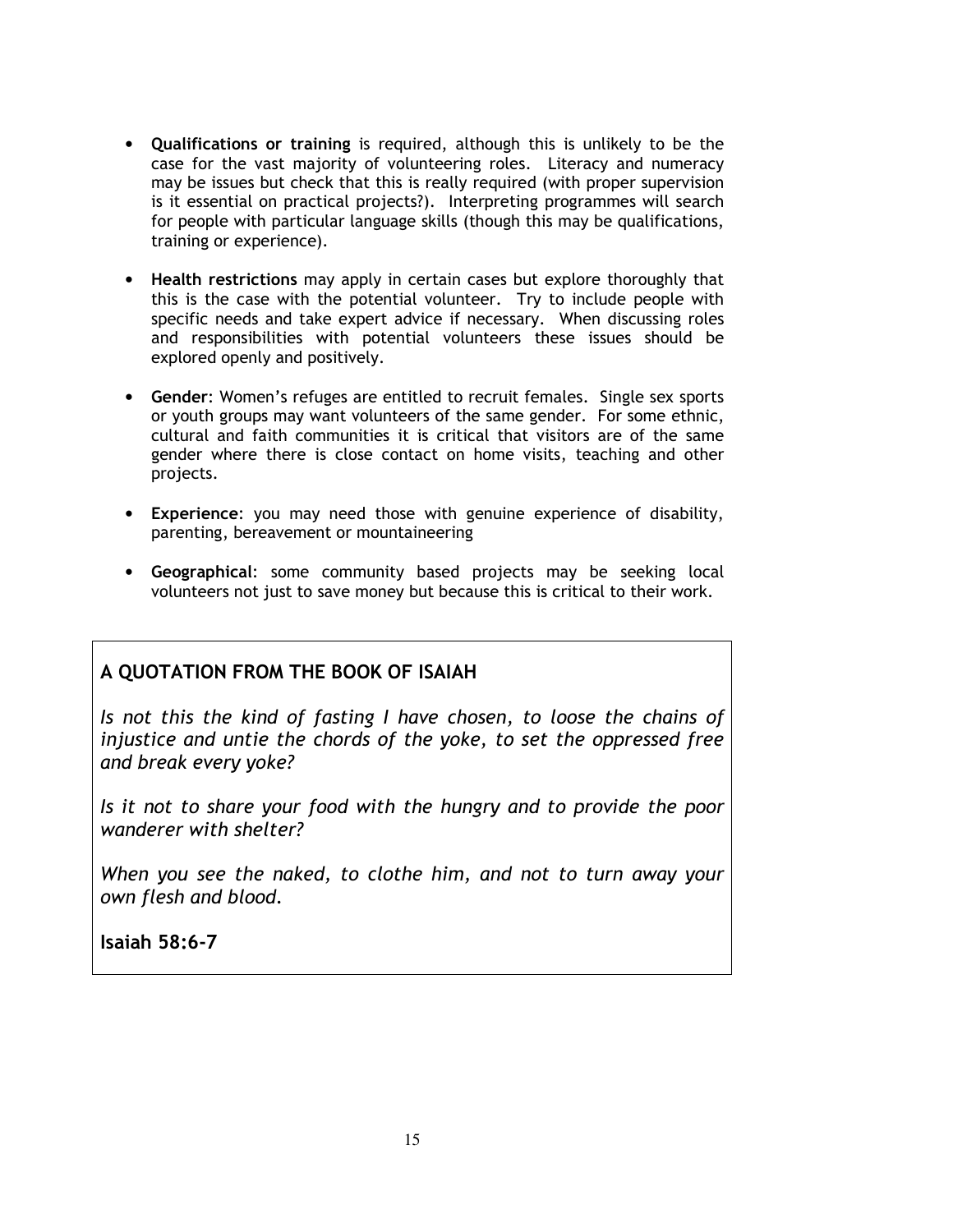#### B. PRE SELECTION

#### Background

Information, application forms or a pack could be sent out before hand. This may reduce pressure on certain people at an early stage and they can opt out; it can also appear overly bureaucratic and be off-putting to people if too much information is included. So think carefully.

How you approach this depends on the project thus detailed documentation is more appropriate, say, for advice, counselling or caring groups. For others you may consider completing forms as part of an initial face to face discussion; this is recommended where possible, as it removes one of the barriers to involvement.

Remember that most people want personal contact with a project before they start to complete paperwork.

For some specialist projects application forms may be completed and references taken up, CRB (Criminal Records Bureau) or other checks made before the potential volunteer visits your project - some agencies have informal interviews.

Other pre selection ideas include regular open days, videos, slide shows, presentations or tours of your premises and remember to involve existing volunteers.

Remember that thoroughness is vital notably when people are involved in working with children and vulnerable adults.

Once somebody has expressed an interest in your project it is usual to invite them to meet with you to discuss the volunteer role. This is often referred to as the interview although it is important to remember this is not the same as the selection process for a paid position.

Remember you are not selecting the best candidate for a single position but assessing the suitability of each individual to contribute to your project. It is also a chance for the volunteer to make sure the role is right for them; this should not be an overly formal process.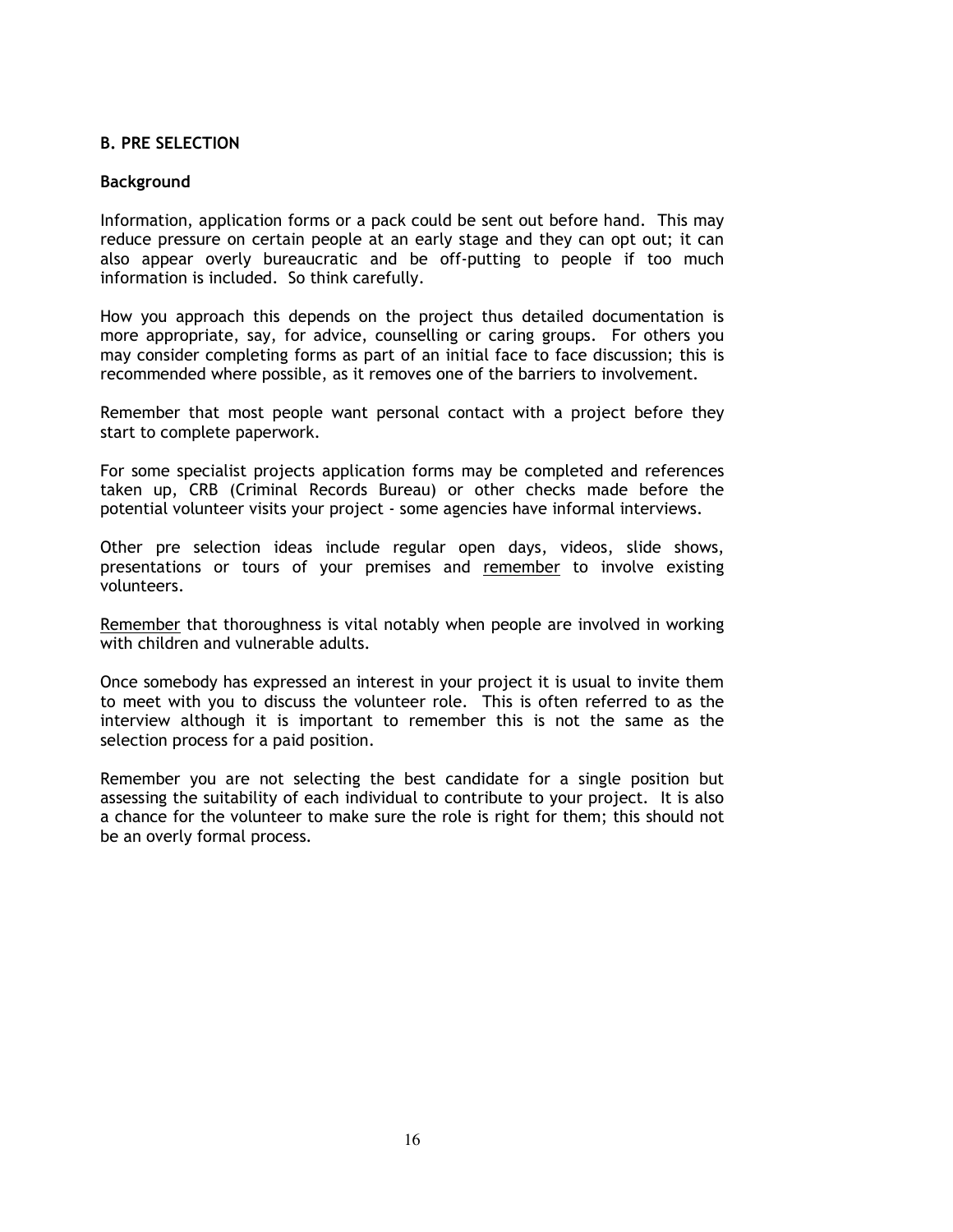#### Key Areas to Consider

You may want to cover the following:-

- 1. Equal Opportunities must be explored carefully. First ensure that commitment is demonstrated and that interviewees do not have preconceived ideas.
- 2. The importance of confidentiality must be explored. Stress the information given by potential volunteers is confidential.
- 3. Discover how they heard about you. This helps to put them at ease.
- 4. If the role is not core to your activity then check whether they are more concerned about working with you or particular types of work.
- 5. Explore weaknesses and strengths positively to see if support/training is needed.
- 6. What is the person's availability (hours, days, short-term, long-term, regular days and times, flexibility)? How does this compare with what you are looking for?
- 7. What is their knowledge of the client group? How realistic is it?
- 8. Do they understand and respect your religious ethos?
- 9. Stress your obligation to support, train & help volunteers. Explain about induction, trial periods, etc.
- 10. When tricky questions are asked by interviewees say you will check and let them know!
- 11. If you are running a community project how local do you want your volunteers to be?
- 12. What are their positive motivations? Want to help others? Have expertise to use? Lonely, unemployed or bored? Suggested by friend or colleague? Gain new experiences? Previous experience? Religious commitment?
- 13. What are their negative motivations? Uncompromising/insensitive views? On a course? Want to work on their terms? An inappropriate or naive understanding? Unable or unwilling to listen? Want to convert your clients?
- 14. Give them a chance to ask questions and opt out. This can be facilitated by a further interview, induction training, etc. See if they have concerns, questions or comments.
- 15. Let them get a feel of the centre/project by a tour and meeting volunteers.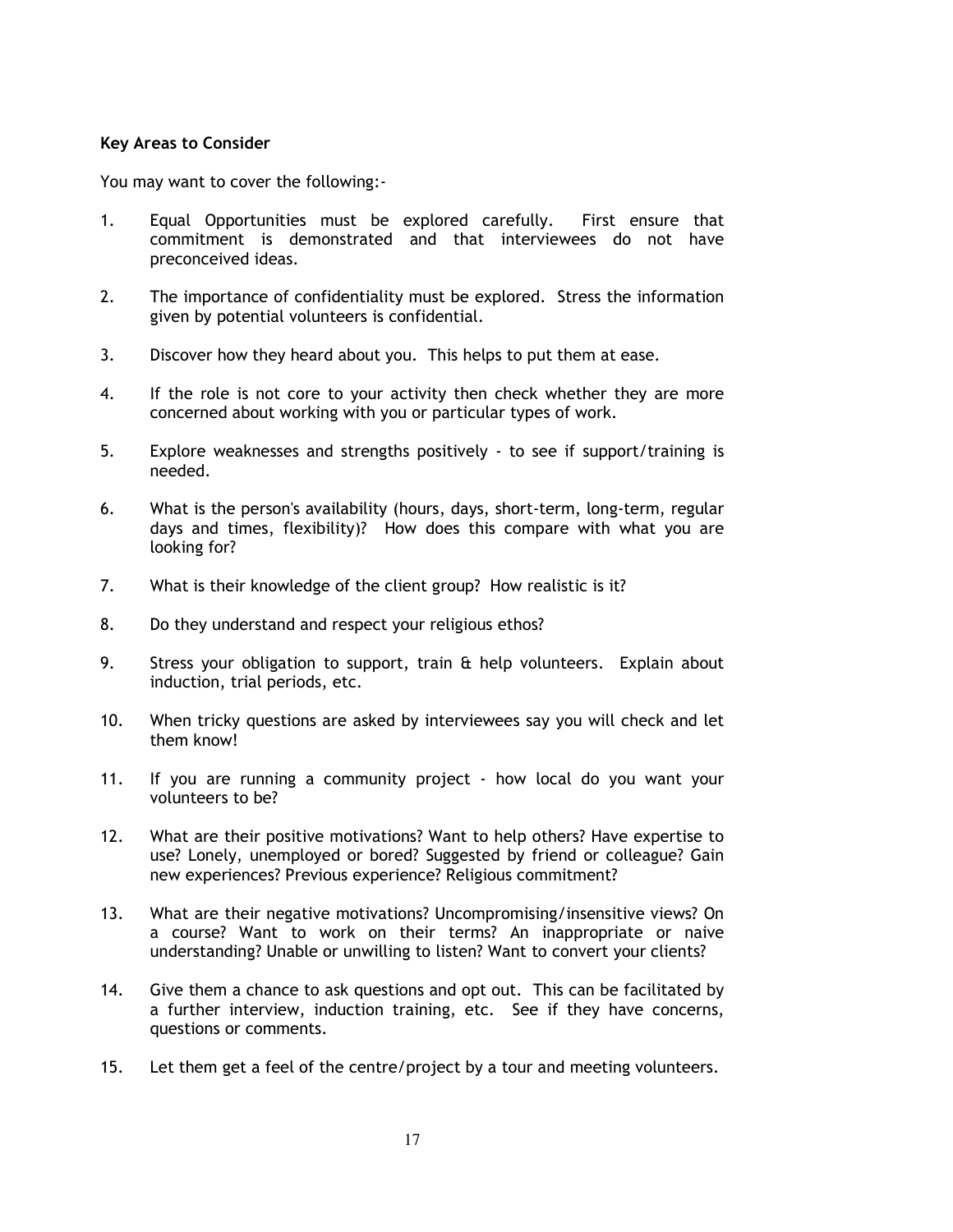#### C. TAKING UP REFERENCES / TRIAL PERIOD

References are a useful way of determining suitability of volunteers, although some people will struggle to find two referees.

People who have committed offences or have a disability are normally open about it particularly where you need to know. Often they have experienced rejection and are nervous; be sensitive and supportive.

A trial period is a very useful way for both the volunteer and the project to determine if the "match" is a suitable one for them. It is an inclusive and supportive way of trying to involve people who maybe cannot provide references. This could include:

- **People who have been out of work for a long period**
- **People who are unable to work**
- **People with long-term mental or physical health problems**
- refugees/asylum seekers who may have a range of professional expertise, experience and language skills which may be invaluable.

There is still a danger in making assumptions about people – give potential volunteers the chance to try.

Remember face to face discussion is better than filling in a form.

# REFLECTIONS FROM A BUDDHIST PERSPECTIVE

If you think about yourself you have problems. If you think about others you have exciting tasks and challenges.

Lama Ole Nydahl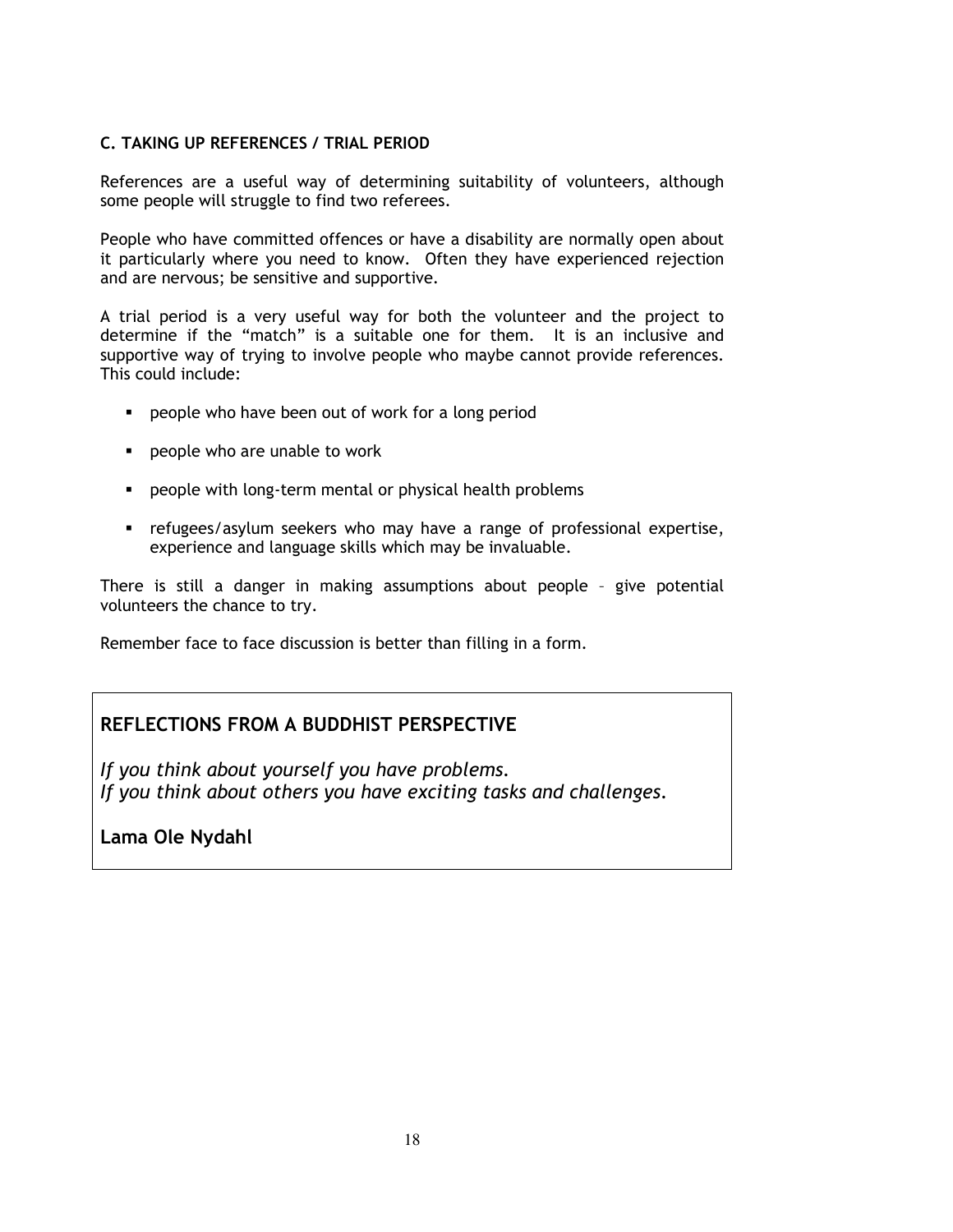# SCREENING & THE CRIMINAL RECORDS BUREAU (CRB)

Faith communities and faith inspired projects have a duty to ensure that children and Vulnerable Adults are safe and that there is no possibility of them being abused.

Volunteers involved on a project need to have had the appropriate training, supervision and should understand the mechanisms to ensure that no false allegations can be made against them.

The Criminal Records Bureau (CRB) run searches on volunteers to check for past convictions. It is sometimes a useful tool in helping you screen volunteers to protect others involved in the project. However remember that the system is not fool proof and a CRB check alone is not sufficient to protect children and vulnerable adults. It is only a small part of a screening and ongoing monitoring process. It is better, where possible to set up the project so that no volunteer is left alone and thus has unsupervised contact.

If your volunteer role does require CRB checks they are offered free for volunteers. For projects requiring less than 100 checks a year you apply for the check through an umbrella body; these are bodies registered with the CRB to administer the process.

The CRB website maintains a database of umbrella bodies. Although checks are free for volunteers some umbrella bodies may charge you a small fee for each check.

Many religious umbrella bodies like Anglican and Roman Catholic Dioceses will process CRB applications for their churches and projects.

All the major faith communities have detailed guidelines covering this area and you should check that you conform to these. In addition you should be aware of the procedures in place to cover your local authority.

Remember that by undertaking CRB checks you have a duty to keep the information confidential. You must also ensure that you have a transparent policy outlining what convictions you consider would prevent an individual volunteering with you. It is not acceptable to reject a volunteer because of an irrelevant conviction.

An overview of issues relating to CRB checks can be found at:

http://www.volunteering.org.uk/managingvolunteers/information/onlineinformationsheets/screeningandpolicechecking.htm

More detailed information and contacts for local agents can be found at:

http://www.crb.gov.uk/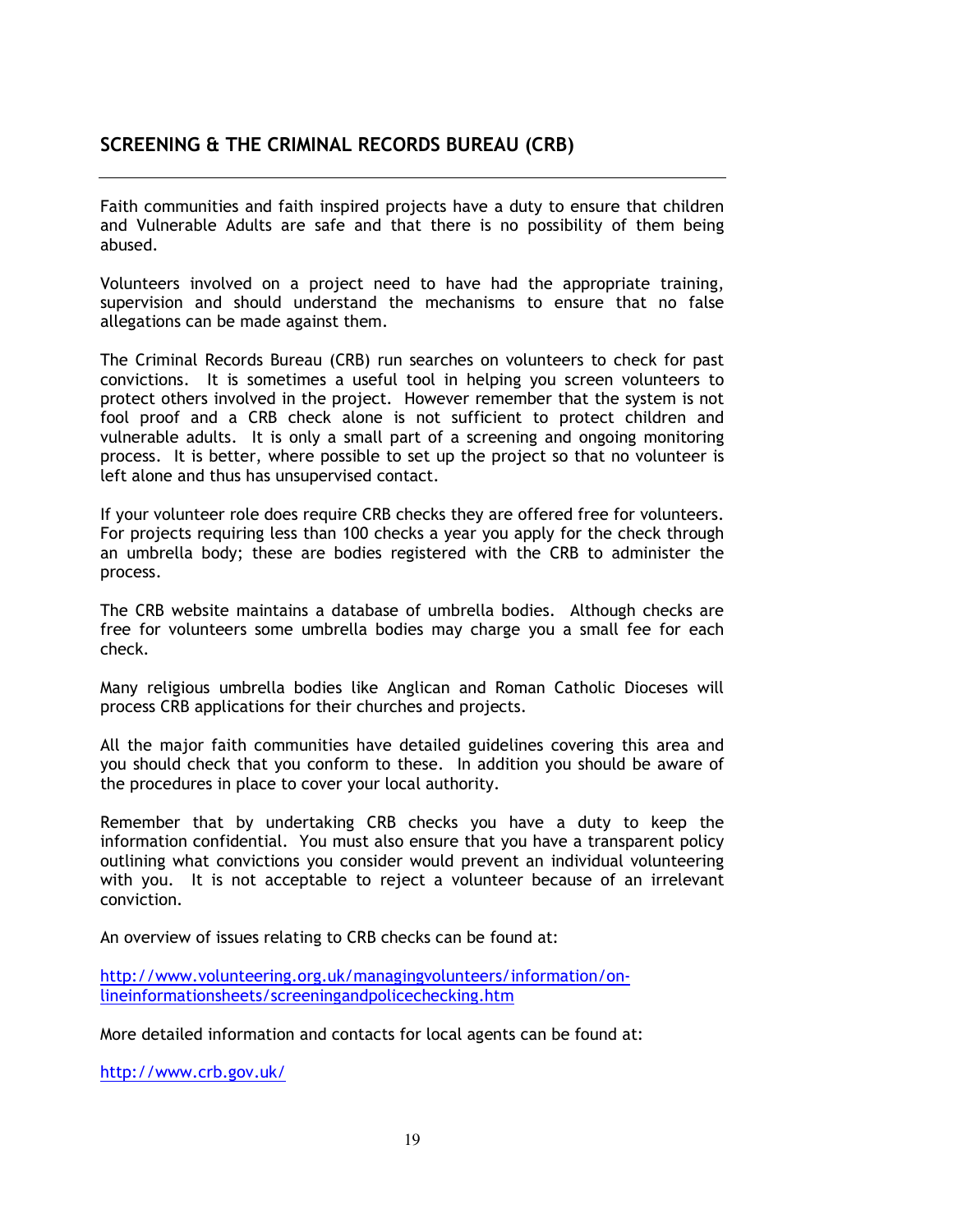# EXPENSES – GENERAL

#### THE DECISION TO REIMBURSE EXPENSES

Faith communities and projects wishing to involve volunteers need to reflect carefully on this. If you do not pay expenses then you should be clear from the outset. If you are only recruiting local volunteers then it is often reasonable not to pay travel expenses, but you may wish to make exceptions for anyone who needs to use a taxi, e.g. because of a physical disability or sensory impairment or for personal safety reasons.

Work through the issues with the Trustees/Management Committee so that everyone is clear about what to say to volunteers and ensure that the policy is applied to all volunteers. You may decide that you cannot reimburse expenses or that you will only refund travel at public transport rates - just be clear, consistent and cost it!

#### WHAT CAN YOU REIMBURSE

Costing a volunteer programme may increase your chances of getting funded by trusts or statutory agencies as they will see that you have acted professionally. Travel is covered in the next section.

Other general expenses which can be reimbursed:

- **Responsibilities for caring:** You can reimburse/contribute to any additional costs that volunteers incur (if they need say, a child minder while they do their volunteering or someone to care for an infirm relative).
- **Home expenses:** If a volunteer uses their home for meetings, supplies refreshments, uses their telephone, etc. then you can reimburse these costs.
- **Subsistence:** If volunteers are with you all day then it is acceptable to supply them with lunch or give them a reasonable contribution towards buying some. We suggest that you should offer all volunteers free tea, coffee, biscuits, etc. Obviously if you run luncheon clubs or volunteers help at meetings with meals it is acceptable to give them a free meal.
- Protective clothing: Outdoor, removal  $E$  DIY projects should supply protective clothing (rainwear, boots, etc.) or reimburse volunteers who buy their own.
- **Uniforms:** Some practical and caring projects require volunteers to wear uniforms. These should be provided by the project.
- Cleaning: If volunteers have to wear protective clothing or uniforms then the project should either have them cleaned or pay volunteers a contribution to cleaning.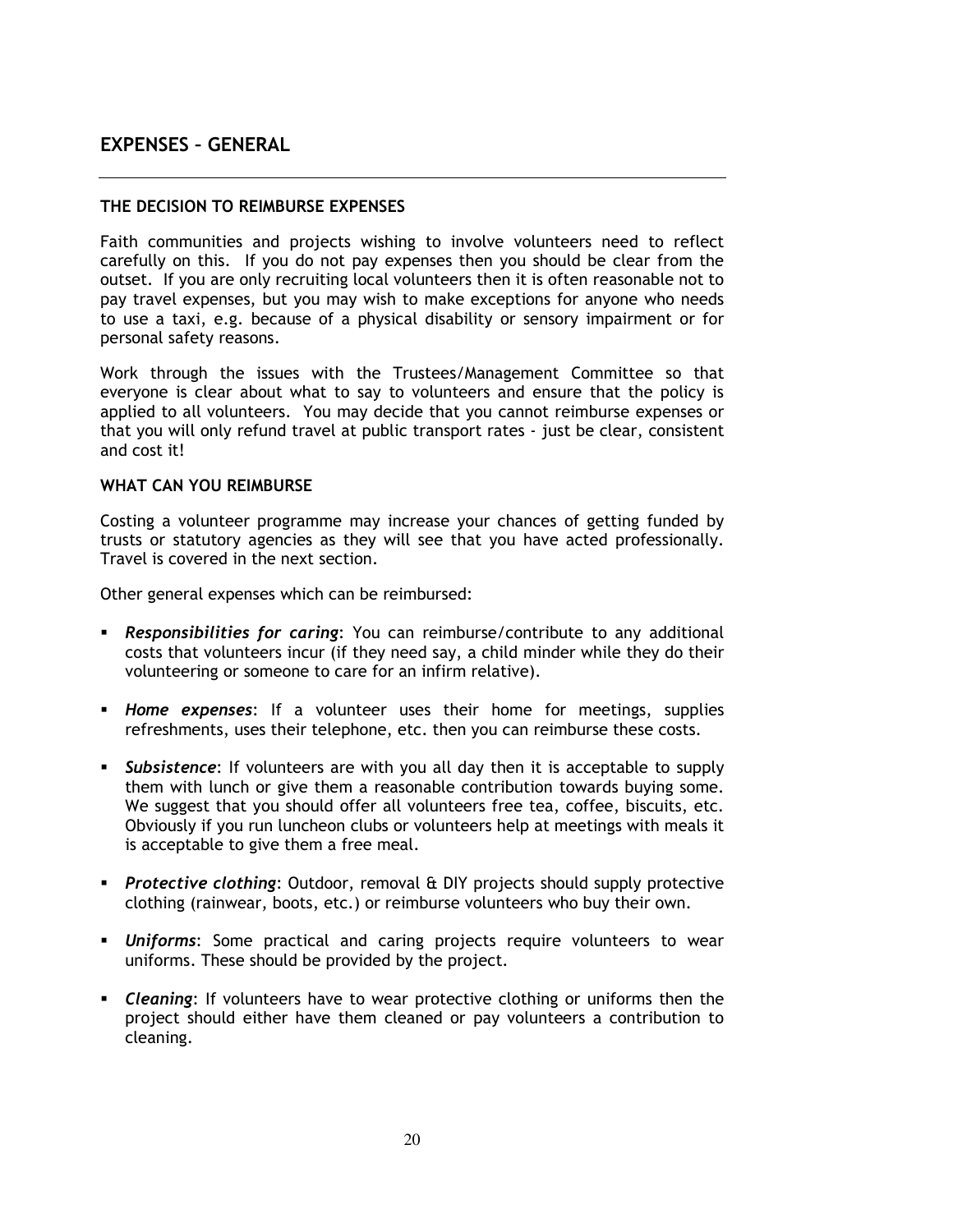- Going to conferences and meetings: If a volunteer represents you at a conference then you should pay all their travel, accommodation and registration fees. If it is a long journey then you should contribute towards subsistence (coffee and a sandwich on the train are expensive if you are on Benefits!). \_\_\_\_\_\_\_\_\_\_\_\_\_\_\_\_\_\_\_\_\_\_\_\_\_
	- Formatted: Font: Trebuchet MS Formatted: Font: Trebuchet MS
- Training: If you want a volunteer to undertake training to enhance their performance with your project then you should consider paying for the course, the books, travel and related costs (like mailing assignments). Sending volunteers on relevant training not only helps with their personal development but also increases the quality of volunteers. It may be that you could get people to lead training based at your Centre, which can end up being cheaper than going elsewhere.
- **Emergencies** and odd occurrences: Little sums mount up, particularly if the volunteer is on benefits, for example if a volunteer rips their clothes on your equipment or one of your pens leak then you can pay for a new garment or reimburse for a dry-cleaning bill.
- Social events: It is a legitimate expense to take volunteers to events like staff parties, etc.
- Gifts: A box of chocolates at New Year or Christmas or a gift at Passover is one thing but do not give volunteers cash presents. Small gifts for long service, special occasions, etc. would be fine too, but not gifts which amount to an honorarium. It affects the concept of volunteering and it can affect those on benefits.

#### Five Tips

Consider these carefully:

- Do not try to force unemployed volunteers to buy tickets for events, etc. They probably do not have spare cash and can be acutely embarrassed. Faith inspired projects for which fund-raising initiatives come as second nature often overlook this.
- Assume that the refund of expenses for your volunteers is the norm. Remember if people claim expenses and wish to donate it back to a charity then the charity can claim gift aid.
- Always make it a simple and clear process for claiming expenses
- Pay expenses regularly (daily or weekly) as volunteers on low income need the money back quickly.
- Never make ex. gratia payments or give honoraria this can land you and volunteers with tax, benefit, or NI problems.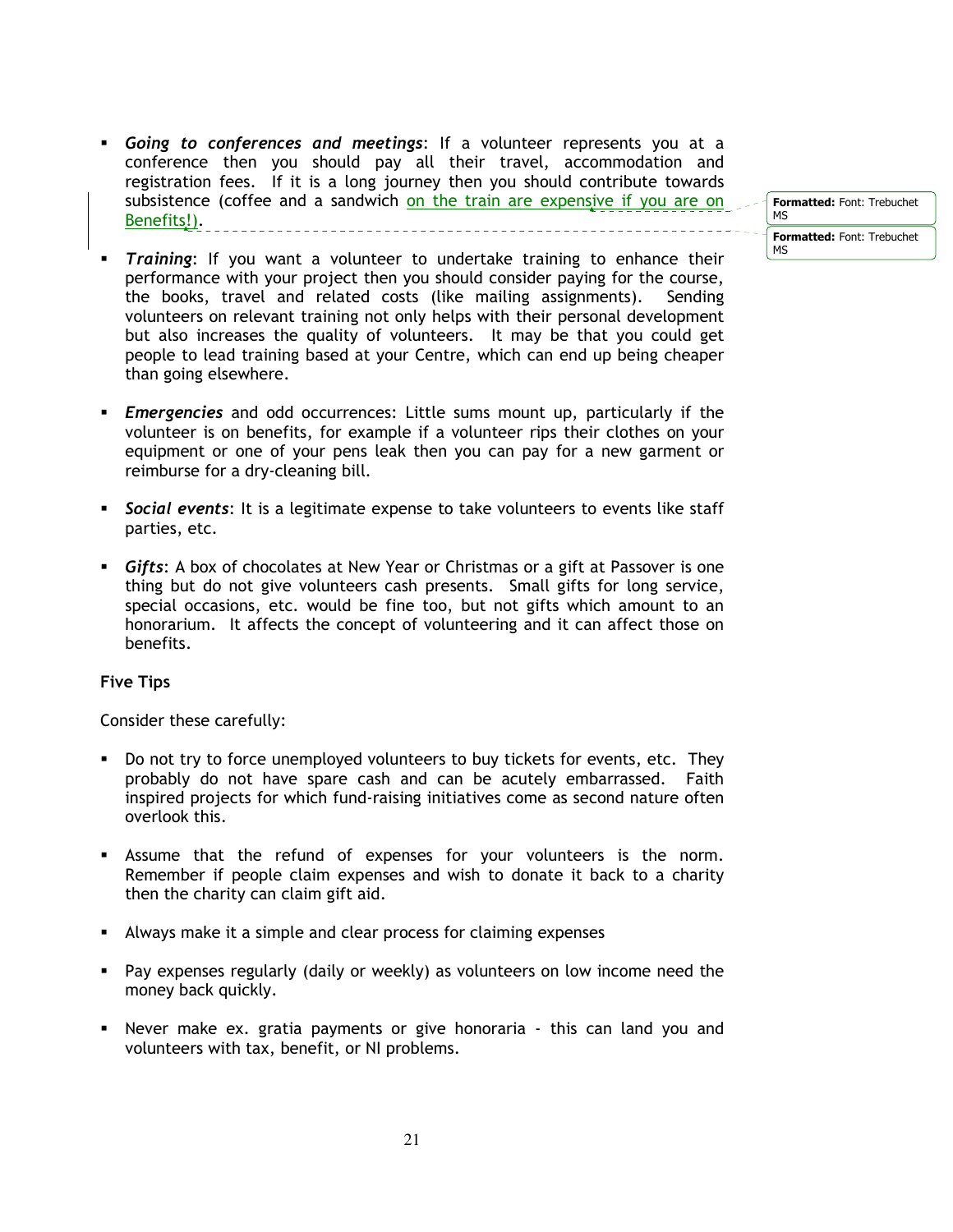# EXPENSES - TRAVEL

#### TRAVEL BY PRIVATE TRANSPORT

General: You should reimburse volunteer expenses at agreed rates. These should be based on mileage rates not ex gratia payments per day or per journey. The Inland Revenue defines the maximum rates payable. If you pay above these rates then the volunteer becomes liable for tax.

We would advise you to avoid paying above Inland Revenue rates. The same rate of travel expenses can be applied to volunteers and staff. This is simple and fair.

Offer mileage to users of motor bikes and pedal bikes! They need helmets and must be properly insured. Tyres, etc. and ultimately the bike needs to be replaced. They are also a cheaper source and indicate an environmental conscience, which faith inspired projects, would want to support.

Insurance: If the volunteer is required to transport people, make home visiting, or move goods then this may mean an extra premium. It is legitimate for the host project to refund this.

It is advisable for volunteers to inform their insurance companies that they volunteer and use their vehicle to travel to/from the project. It should not mean paying an additional premium but it may. The insurance policy may be invalidated if you do not tell the company.

#### PUBLIC TRANSPORT & TAXIS

Taxi: The host project may sanction the use of taxis perhaps when a volunteer works in the evening or has a disability.

Bus & Train: Reimbursement of fares is normal. If volunteers use a travel pass then payment at a negotiated level for each day of volunteering is reasonable.

Remember: reimbursement means that you can only pay when volunteers attend. You should not reimburse travel expenses as ex gratia payments (e.g. all volunteers get £2 per day). Travel expenses need to be justified.

We stress again that you may be asked to account for this. So if someone walks down the road to volunteer then there is no cost! Volunteers may be questioned for tax or benefits on expenses. Receipts, tickets or photocopying the travel pass should cover this. It will help the volunteer and your internal auditing systems.

Information on mileage rates is available from the Inland Revenue's website at their Employers Bulletin: http://www.hmrc.gov.uk/pdfs/empbull8.pdf.

Inland Revenue and HM Customs & Excise have merged (now called HM Revenue & Customs) so it is not as easy to navigate. The website address is www.hmrc.gov.uk.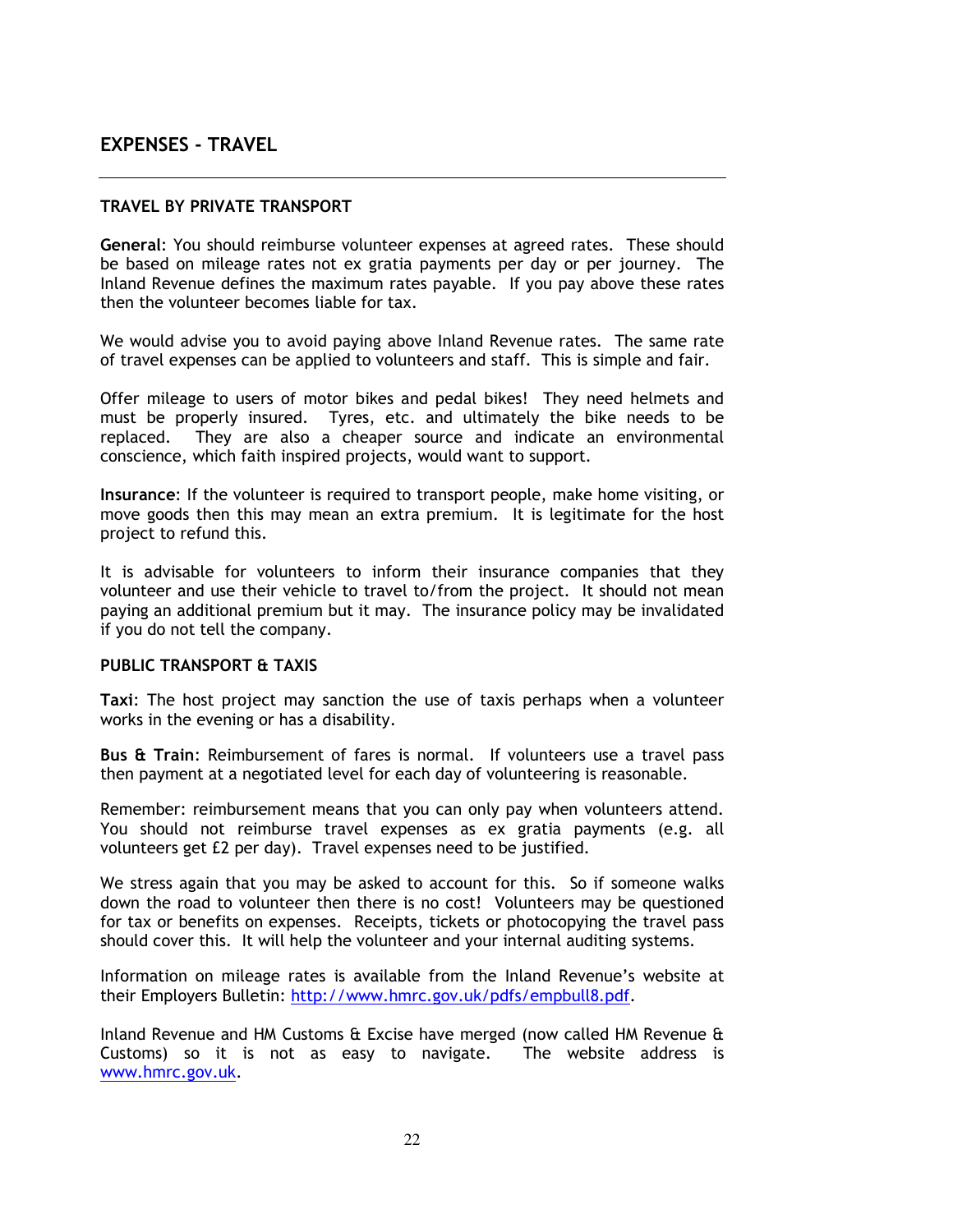# PARTICIPATION & PARTNERSHIP

#### **INTRODUCTION**

It is vital that your volunteers feel respected, needed and able to participate in your project. Trust and openness are key elements as is a policy on volunteering and clear guidelines for volunteers (an agreement and an information file).

#### CONSULTATION

There is sometimes a tendency to ignore or even disparage volunteers. Comments like they are only volunteers are heard. I n many projects volunteers have greater continuity than staff! This is certainly the case with the many luncheon clubs run by faith communities who usually draw on their women's groups while faith based uniform organisations are the major youth/children's work providers in some areas!

We recommend that faith-inspired projects should allocate places for volunteers on the management committees. Many funders including the Church Urban Fund and the Big Lottery Fund will look for this in your grant applications. We hope that you will do it because you want to not just because funders expect it.

This should form part of volunteers' meetings, support and supervision sessions as well as formal processes, say, when a major reorganisation is taking place. Often people overlook simple things like this.

Consultation is not just about courtesy. It recognises that volunteers have skills and a valid contribution to make to the decision-making processes.

Remember your volunteers who are not believers, or may come from another religious community or background and so avoid jargon.

#### **PARTICIPATION**

If your project is a separate charity established by a Trust Deed, Constitution or Memorandum and Articles of Association then volunteer and community representation should be written in to the Trustees' membership.

Volunteer representatives have a duty to report back to volunteers and to find out what the opinions of your volunteers are on the major issues affecting your work.

When you are revising your Constitution/Articles/Deed then we suggest that you include representatives of your volunteers on the management committee. Many funders will expect you to have an open and participative management structure, which should include your volunteers, users, the local community and others.

Faith communities believe in participation and helping people fulfil their potential, so you should want to involve your volunteers and not just do it to get funding!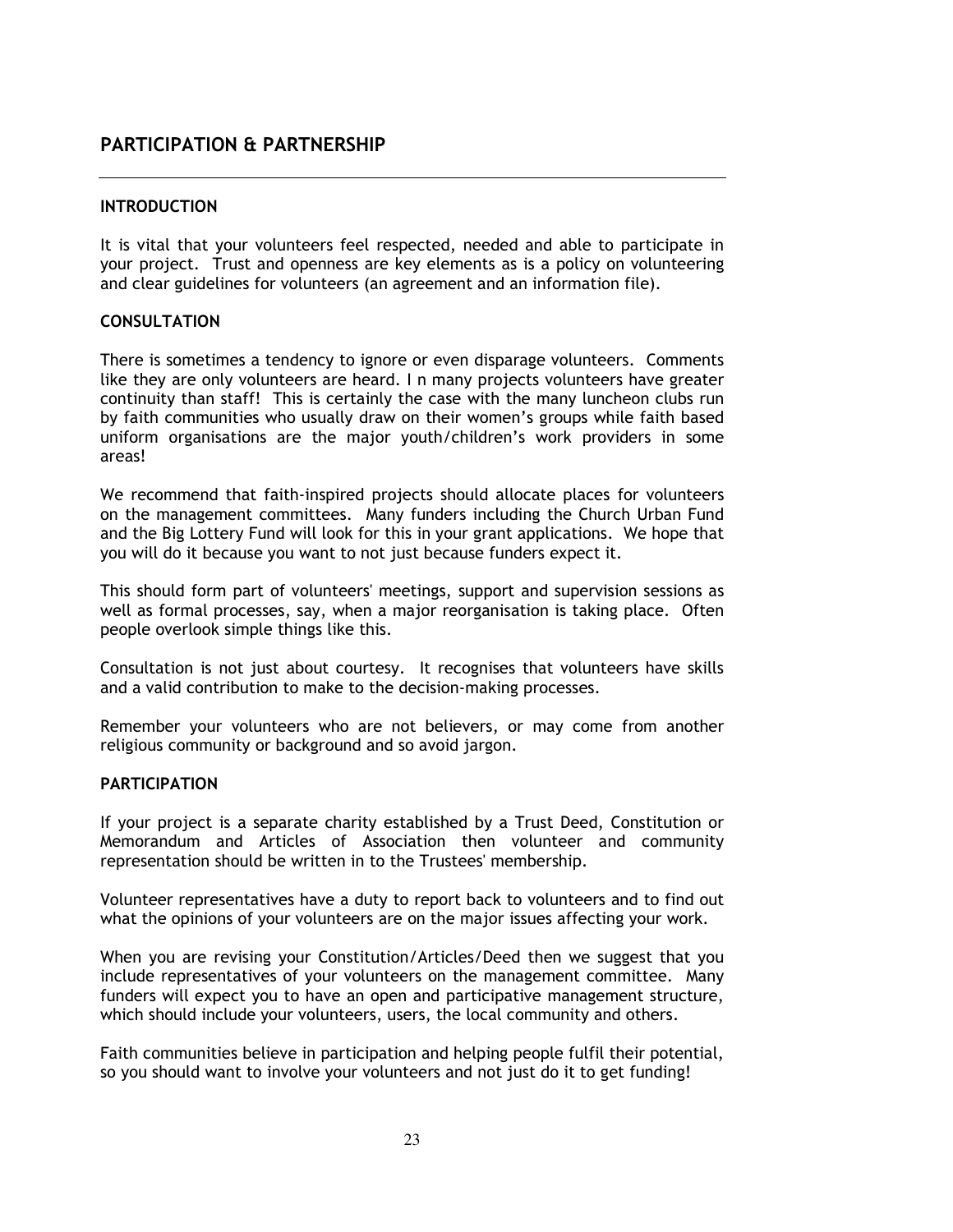# **CONFIDENTIALITY**

#### BACKGROUND - A BASIS FOR INVOLVEMENT AND TRUST

Confidentiality affects all aspects of volunteer management. It does not just relate to information shared about a client! Problems arise notably:

- Personal information on volunteers is seen as public and often unnecessary detail about volunteers personal lives are widely shared among all the staff or members of the faith community. All volunteers have a right to privacy.
- Projects sometimes do not tell volunteers vital information (e.g. volunteer receptionists need to know that a client who regularly visits your centre has been violent when they were not on duty) - remember the old phrase a need to know basis?
- Volunteers are unsure to whom they can share and divulge confidential information. Counselling, listening and advice projects often have well developed guidelines on this.
- Leaders of faith communities and members of management committees often do not understand boundaries – they have no right to be told about confidential information just because of a position.
- The absence of clear guidelines in relation to protection issues affecting vulnerable adults and children.

#### TEN GUIDELINES

- 1. Volunteers need to be clear what amount of information they can share about their volunteering with friends and family. It is particularly important that members of your faith community working on the project do not share confidential information on clients with other members from your faith community.
- 2. Information on clients is normally confidential to the agency and often to the adviser (volunteer or staff) working with them.
- 3. Where volunteers have a caseload then they should have all the information available to them which is available to your paid staff.
- 4. If a volunteer or staff member shares a caseload then it must be clear to the client that the counsellor/adviser has to share all information with colleagues.
- 5. Situations when volunteers or staff reveal personal information (home address, etc.) need to be clear for their self protection.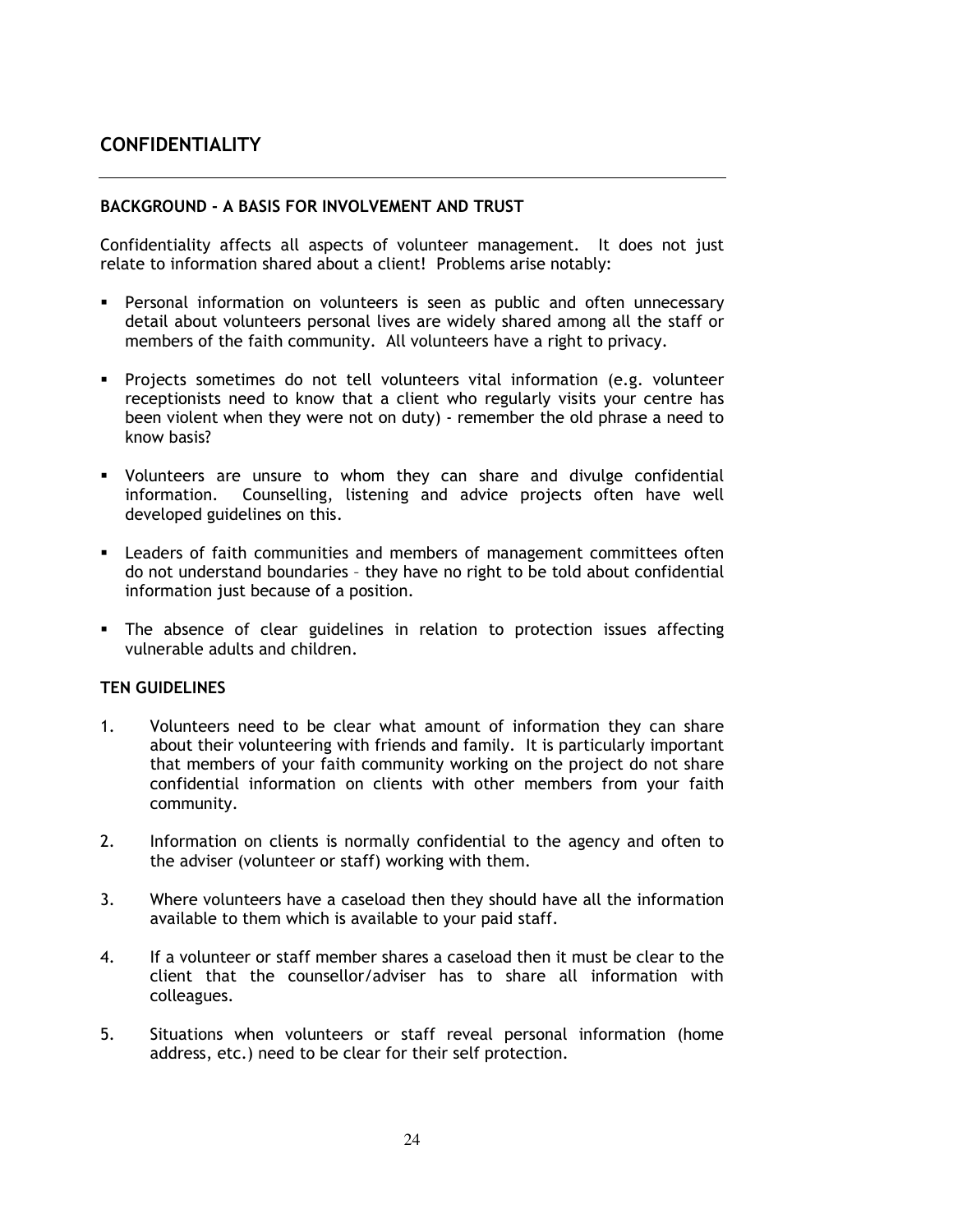- 6. Circumstances, if any, under which staff or volunteers may remove confidential information from the office must be clear.
- 7. Staff and volunteers should regard information gained about colleagues in the course of their activities as confidential.
- 8. Staff and volunteers should regard information gained about the project, its funding and its activities as confidential.
- 9. Staff and volunteers should only reveal information to clients about colleagues when the person affected knows that this will be done and it is essential.
- 10. Application forms and information on volunteers should be kept in a secure place (locked filing cabinet). Volunteers should know who has access to the information on them and they should be able to see the personal files that the project keeps on them.

#### SUGGESTED CONFIDENTIALITY AGREEMENT

I will maintain strict confidentiality in my work. This relates to:

- **•** revealing and discussing information about the clients;
- **discussing the internal workings of the project;**
- removing confidential information from the premises without permission;
- revealing and discussing information about colleagues

# ISLAM & VOLUNTEERING:

And say (unto them): Act! Allah will behold your actions and (so will) His messenger (pbuh) and the Believers, and you will be brought back to the knower of the invisible and the visible, and He will tell you what you used to do.

Qu'ran chap 9: verse 105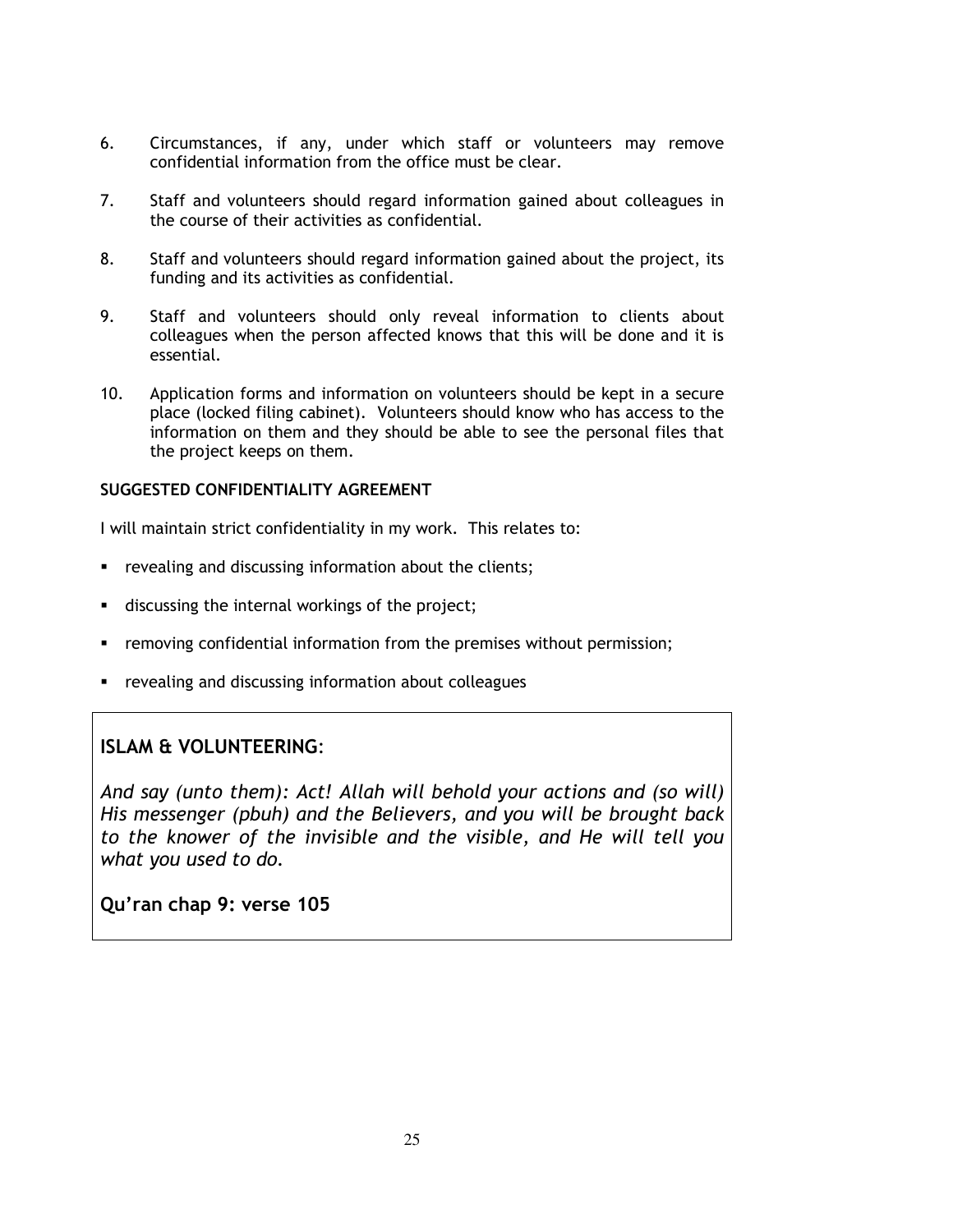# EQUAL OPPORTUNITIES

#### **BACKGROUND**

So many of us talk of striving to be Equal Opportunities Employers/Agencies! There is often a danger that this can become a slogan with little substance.

Volunteers help you to demonstrate your commitment to Equal Opportunities by enabling you to recruit a wide range of participants (from minority ethnic communities, the gay community, under 25, etc.).

Remember - it is important to monitor your recruitment of volunteers not just the recruitment of staff!

#### FINITE RESOURCES AND REALISTIC GOALS

All projects work within finite resources. There is a limit to any policy - training, recruitment, equal opportunities, opening times, etc. Ask the following:

- Do we represent of the community we aim to serve?
- Do we listen to the community we try to serve?
- Do all partners (staff, trustees, users, volunteers) have a say in policy making?
- What are the financial implications of equal opportunities in recruitment )

Funding may be available, e.g. if you need to adapt offices for disabled access, buy specialist equipment. Your local Council for Voluntary Service, Voluntary Action/ Rural Community Council will be able to help.

#### EXCLUSIVE PRACTICES

Looking at volunteers we are aware of several issues, which affect them specifically:

- Projects that do not pay travel or related expenses
- Unnecessarily complex forms (are forms even needed?)
- Questions over criminal convictions, which are unjustified
- Narrow recruitment strategy that makes you look narrow and unwelcoming
- Ways of working and acting that exclude people who are not members or closely associated with your faith community when you have claimed that you are committed to involving them.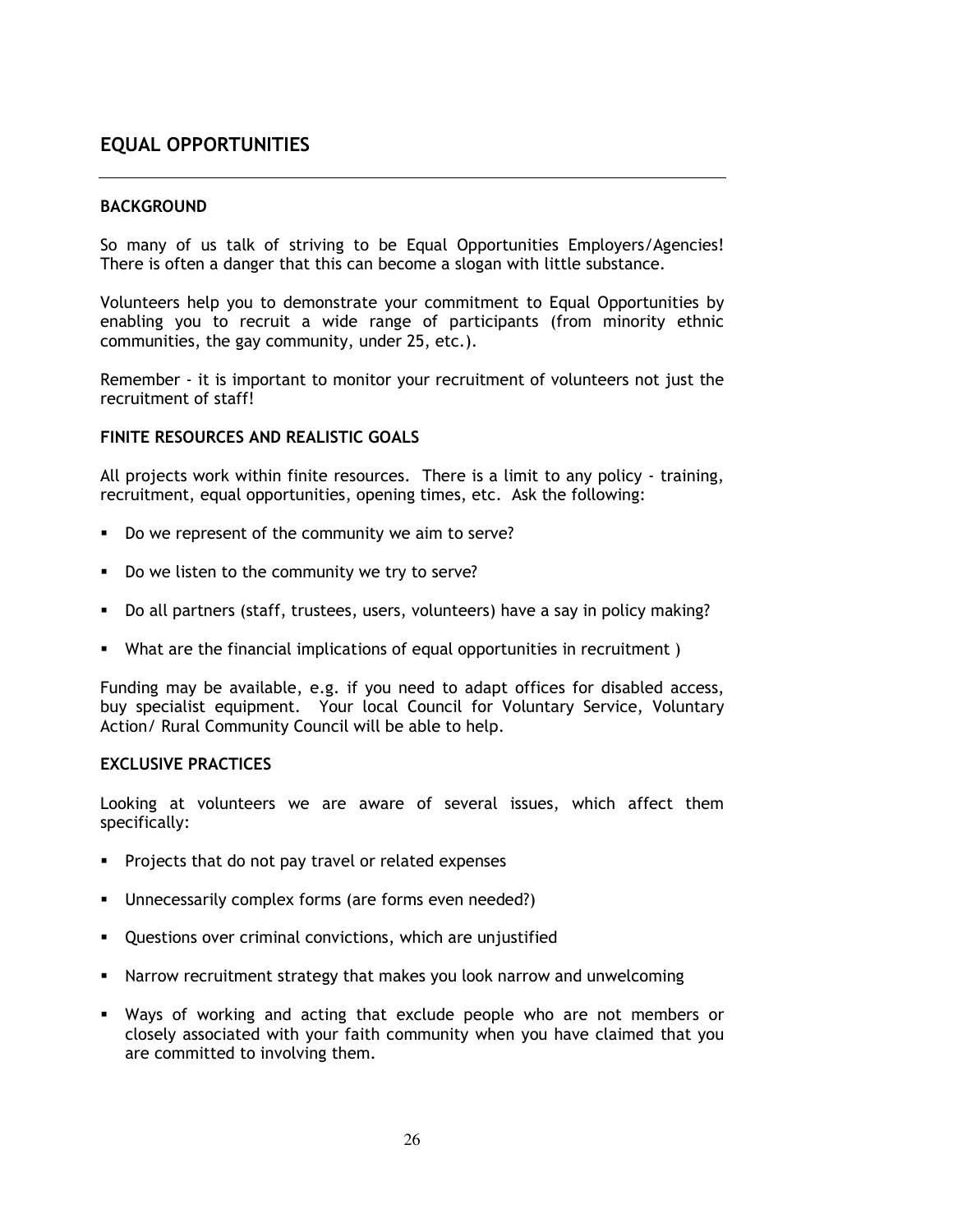## RELIGIOUS COMMITMENT

#### PRAYER, THOUGHT, AND REFLECTION AT THE START

Pray, discuss and reflect on the project you are undertaking. Reflect on the following questions and if the answer is no then you probably want to draw in volunteers from a range of groups and communities:

- Is it specifically religious? Obviously this is perfectly acceptable, but make this clear and remember that statutory bodies and many trusts will not fund specifically religious or missionary activities. Alternatively there are trusts which fund specifically religious or missionary activities! Funders and the community may get angry if you are not honest. To develop the family outreach of a Christian Church with a youth evangelist is your right and an enriching experience which is key to your role as a faith community but do not try to package it as anything other than a mission oriented initiative.
- Does your project require active members of your faith community?
- Do you feel that you must have members of your faith community with a specific interpretation of your scriptures or sacred writings/teachings? (Antiabortion, opposed to divorce, Anglo Catholics, Reformed, Liberal, Orthodox, etc)

#### REMEMBER THE FINANCIAL NEEDS OF VOLUNTEERS

Remember that lots of members of faith communities are poor or unemployed. Just because you want to recruit believers for your counselling service or youth project should not mean you do not pay expenses.

#### OPENNESS IN LITERATURE AND RECRUITMENT

Be explicit in your literature about your religious base. This will probably attract people. However you will still need to sift them.

Seemingly religious people are found amongst criminals and child abusers so you still have to adopt careful sifting, monitoring and training policies.

You also need to ensure that volunteers from the congregation fulfil the same requirements as all other potential volunteers. Being an active member of a faith community does not make you a good listener, youth worker or counsellor!

If you run a professional faith inspired counselling, listening or advice project you need to check that the training of believers, who may come claiming to be experienced counsellors, is up to your standards. Your funders may also require that the volunteers reach externally recognised standards (like National Vocational Qualifications - NVQs) and accreditation by a professional body.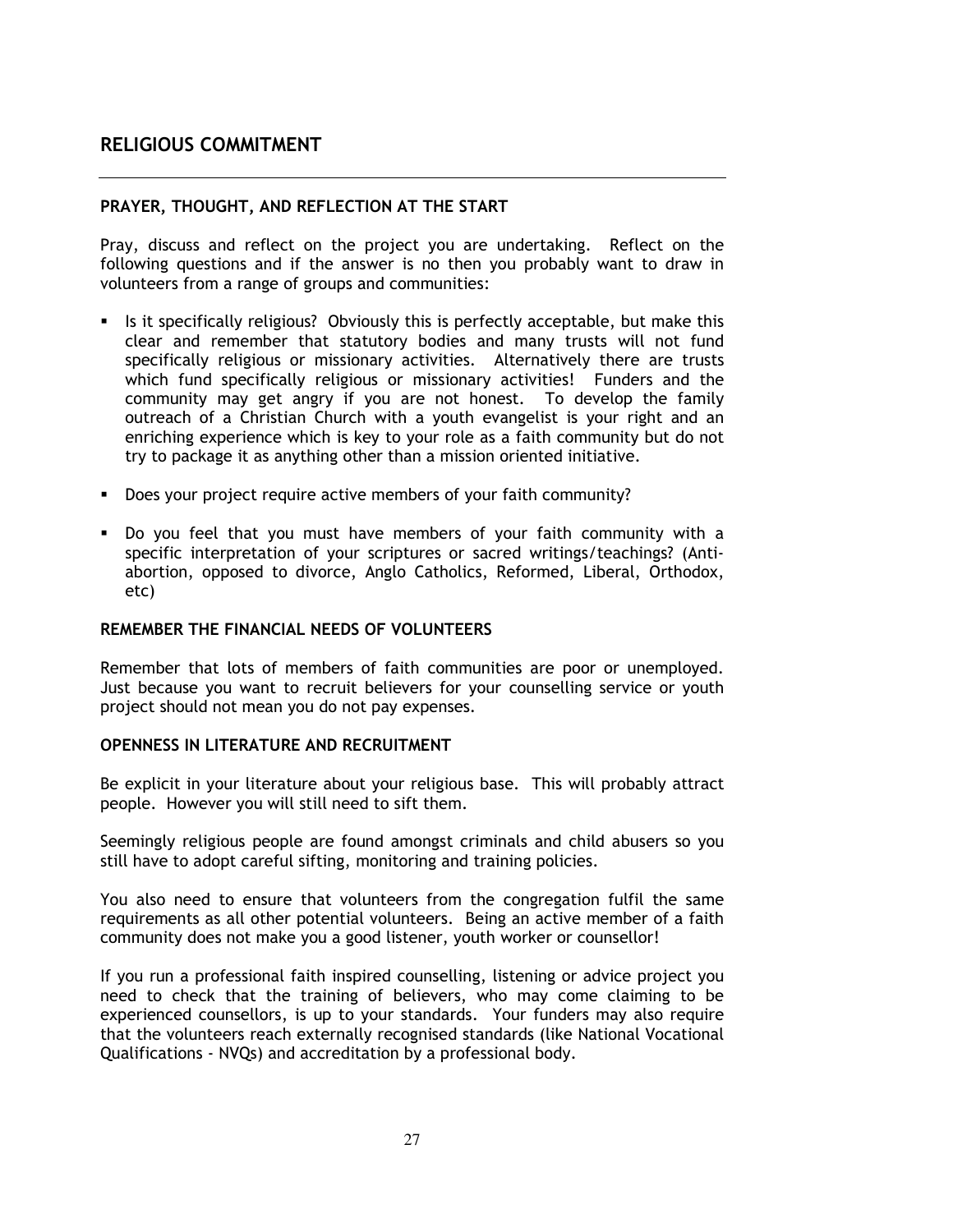# HEALTH & SAFETY

#### REMEMBER - YOU ARE LEGALLY LIABLE

You must maintain high standards no matter how small you are even if all you do is run a half day a week club. You have what is termed a duty of care for negligent acts of your volunteers plus the need to protect volunteers and clients.

The information contained here is just an introduction and a warning! Consult your broker or your insurance company.

#### HEALTH & SAFETY - THE CORE LEGISLATION

#### Health & Safety at Work Act 1974

You should have a copy of the Health & Safety at Work Act 1974, which states that you must write a Health & Safety policy. The act focuses on staff and employers good practice would demand you treat volunteers as staff for this purpose.

Your premises must be safe otherwise volunteers, staff or visitors can sue you. Remember this is not just the worship centre but any halls, outside buildings, church-yards, car parks and do not forget home visiting, etc. If you share facilities then determine who is liable, and for what.

Never say it will not happen to us as small organisations like sports groups and community centres have been sued when unforeseen accidents occur.

#### Occupiers Liability Act of 1957

Under the Occupiers Liability Act of 1957 you must ensure that your premises are safe to visitors. If you use/rent other premises - check who is responsible.

#### SAFETY CHECKLIST

You must have a Health & Safety Policy, which includes reference to volunteers. The following should be carefully studied:

- All volunteers must have copies and understand your Health & Safety Policy! Breaches of it are very serious.
- Arrange fire drills at different days/times so all volunteers experience one
- Ensure volunteers undergoing specialist tasks are given training (for example lifting furniture, moving wheelchairs, dealing with drunk/disruptive callers)
- Make all comments on health and safety in writing to avoid misunderstandings
- Everyone must know where first aid box(es) are and who the first aiders are.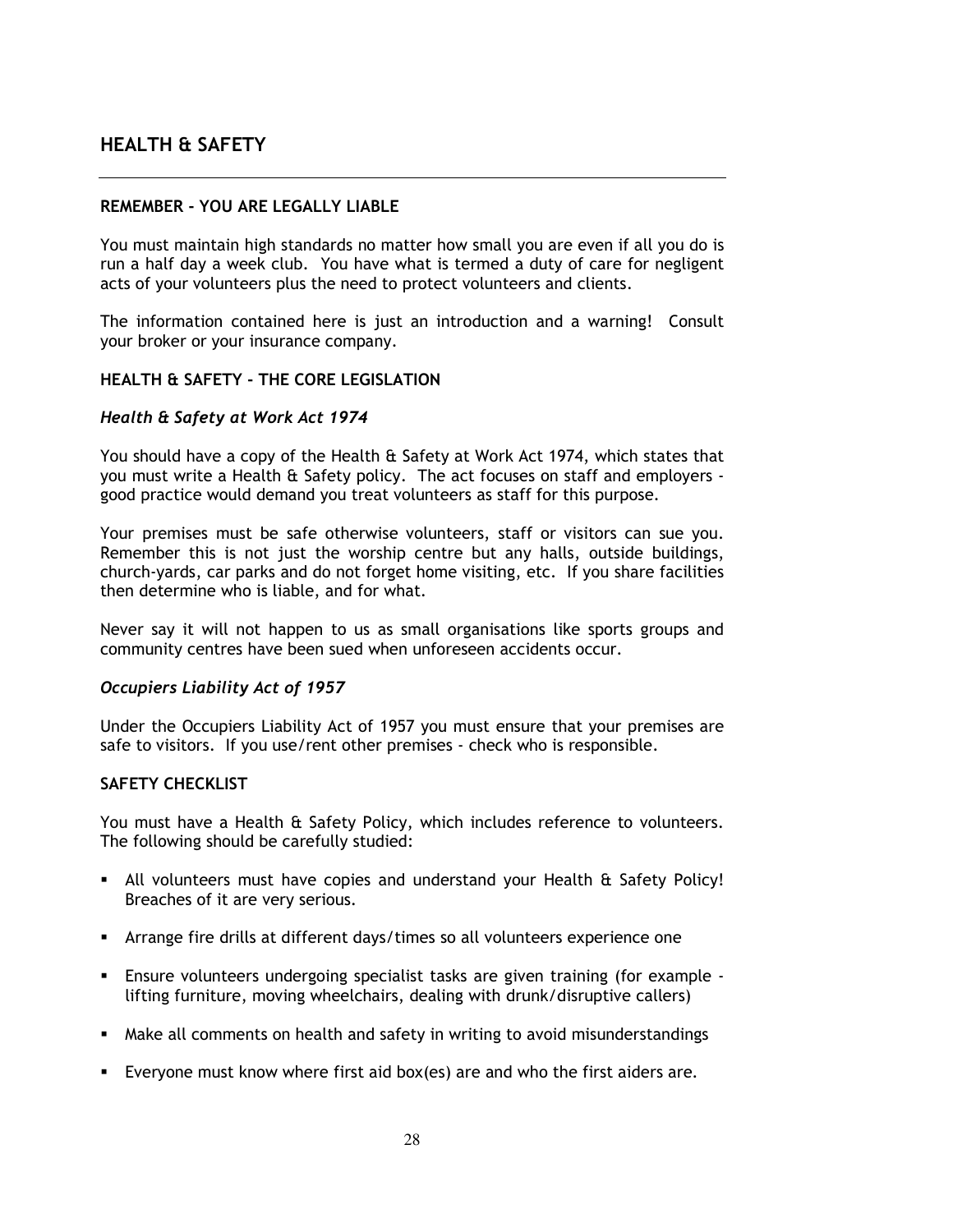#### SOURCES OF ADVICE

The act requires you to take reasonable care - this term is vague so be thorough and assume the worst!

There is an excellent source of advice namely the Health & Safety Executive. This provides an Information and Advice Line on 0845 345 0055. They produce useful free leaflets and have a publication ordering service on 01787 881165. You can buy the Acts mentioned from HMSO.

The Health and Safety Executive's website has free guides and information: http://www.hse.gov.uk/pubns/index.htm . While these are aimed at small businesses they have relevant information for voluntary/community organisations. You can also download their free leaflets on: http://www.hse.gov.uk/pubns/leaflets.htm

ROSPA has a document called Managing Occupational Road Risk in Voluntary Organisations. Although this is a pilot study it does have some useful information in. It is downloadable from:

http://www.rospa.com/morr/information/voluntary.htm

# ISLAM & VOLUNTEERING:

From Adu Hurairah who said that Allah's messenger said:

Charity is due upon every joint of a person on every day that the sun rises.

Administering justice between two people is an act of charity;

and to help a man concerning his riding beast by helping him on to it or lifting his luggage is an act of charity;

a good word is charity;

and every step which you take to prayer is charity;

and removing that which is harmful from the road is charity.

Hadeeth: Good Actions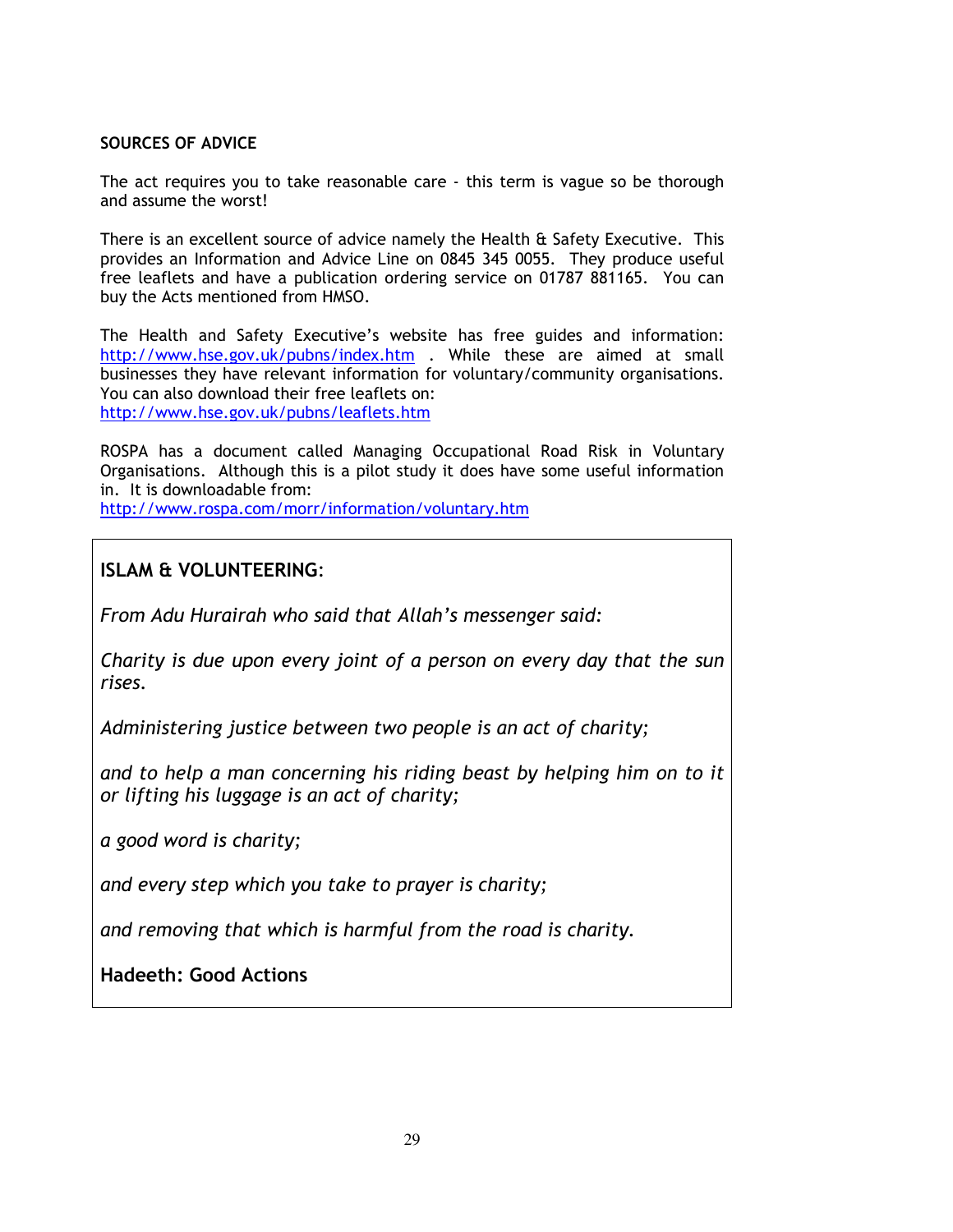# INSURANCE - GENERAL

#### PUBLIC LIABILITY INSURANCE

This covers your project against claims arising from accidents to persons or damage to property. If you use other premises even if only for a half day then you must check that they have cover.

#### EMPLOYEE LIABILITY INSURANCE

You must have this if you employ staff - check where volunteers (perhaps students on placement or trainees on Government schemes) stand. You may be required to give detailed information on the types of volunteers that you involve, e.g. numbers, etc.

#### PERSONAL ACCIDENT INSURANCE

This will cover volunteers for injury arising from activities carried out on your behalf.

#### PROFESSIONAL INDEMNITY

This is important for advice and counselling organisations that end up giving bad advice to clients. Ensure it covers your volunteers - you must be seen to have taken "reasonable care".

#### SPECIALIST POLICIES

Many agencies require other specialist policies (taking your volunteers skiing perhaps). Check policies cover volunteers at all venues for everything you ever do.

#### CONSULT YOUR INSURERS

Scrutinise your policies and any changes that may have happened! If you change the way you operate then check it with them. It is important to determine whether or not you are covered for activities both on and off your premises. In general insurance companies will be helpful.

There are faith based insurance companies who have real experience of volunteering and advising charities.

In addition your local Council for Voluntary Service/Volunteer Centre or Rural Community Council may be able to offer advice.

Remember to tell them everything that is out of the ordinary e.g. if your youth group goes on an outward bound trip for the first time when their normal activity is an evening meeting in a hall.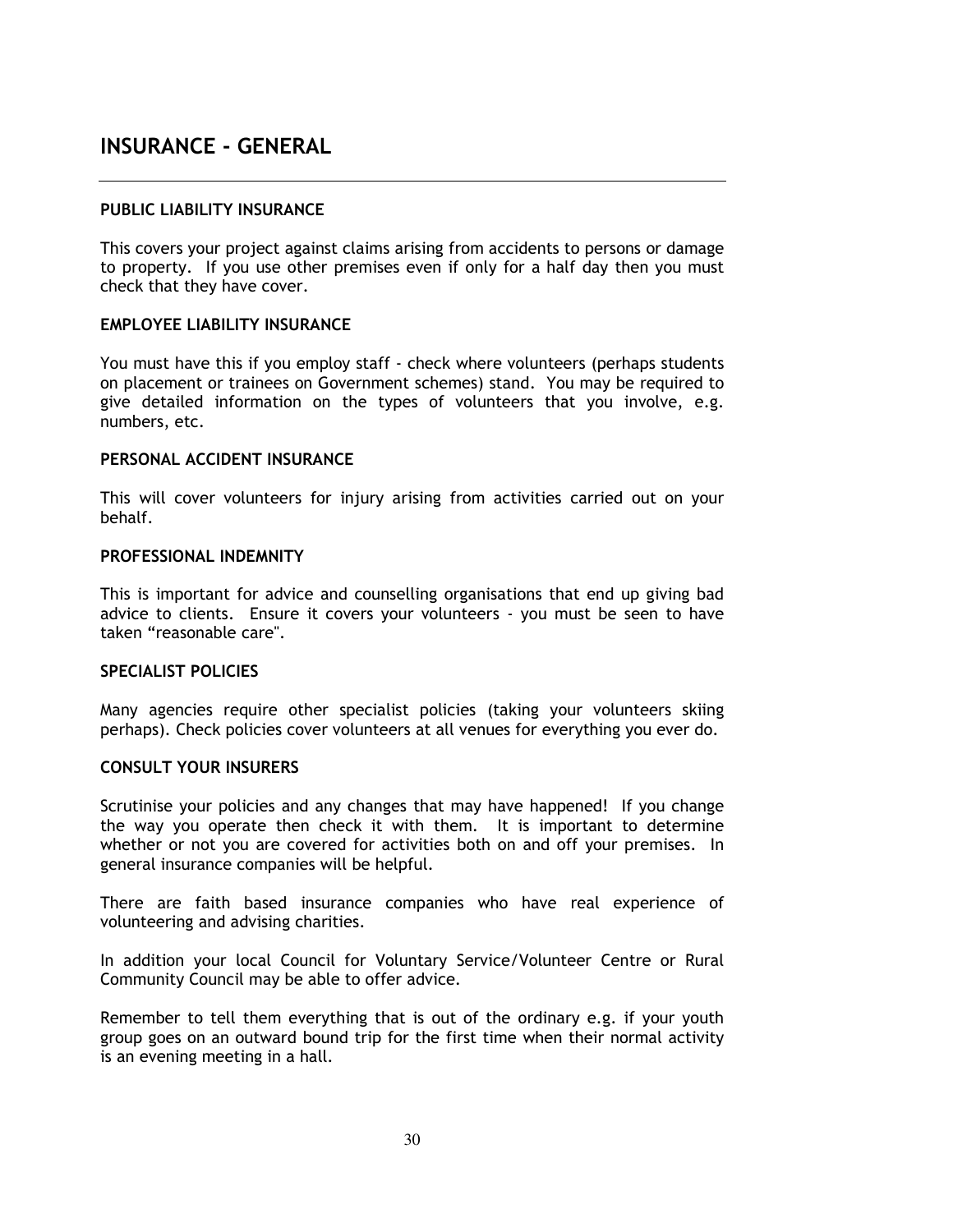# INSURANCE - VEHICLES

#### VEHICLES OWNED BY THE PROJECT

You need to check restrictions on your policy relating to volunteers. Many state you cannot use people under 25 or over 75 years of age, or require clean driving licences.

You may be able to get senior citizens who are drivers covered if they join RSVP (Retired & Senior Volunteer Programme which is a part of Community Service Volunteers). Some Companies may cover those under 25 although this may require an extra premium. It is your duty to check this and see they fulfil the requirements of the policy.

#### VEHICLES OWNED BY VOLUNTEERS: GETTING TO/FROM THE PROJECT

Volunteers should contact their insurers if they travel to their volunteering. This definitely should not involve an extra premium and may seem like an unnecessary precaution.

You could design a letter for your volunteers to send to their insurers explaining the situation. If a volunteer does have to pay an additional premium then the project can reimburse it as a legitimate expense. We stress that it is very unlikely.

#### USING VEHICLES IN VOLUNTEERING

If a volunteer uses their own transport to help you (do not forget vans, motorbikes and pedal bikes here!) then you must see a copy of their licence and insurance.

If a volunteer drives for you, collecting for a charity shop, taking people to hospital or delivering posters then they should not pay an extra premium as it is not for profit - however the insurers may feel differently so volunteers must check.

There are policies by which you can protect no claims bonuses for volunteers. This is a reasonable expense for you to pay. If you have volunteers who travel in connection with their volunteering with you, by motor or pedal bicycles, then they must wear helmets. If a volunteer is involved in a crash then you could still be held liable so consider taking out a Contingent Liability Policy.

ROSPA has a document called Managing Occupational Road Risk in Voluntary Organisations. Although a pilot study it does have some useful information. It is downloadable from: http://www.rospa.com/morr/information/voluntary.htm .

Mileage rates may be obtained from your Volunteer Centre of Council for Voluntary Service/Voluntary Action and they are in the Inland Revenue Employers Bulletin http://www.hmrc.gov.uk/pdfs/empbull8.pdf . However the Inland Revenue and HM Customs & Excise have merged (now called HM Revenue & Customs) so it is not as easy to navigate. The website address is www.hmrc.gov.uk .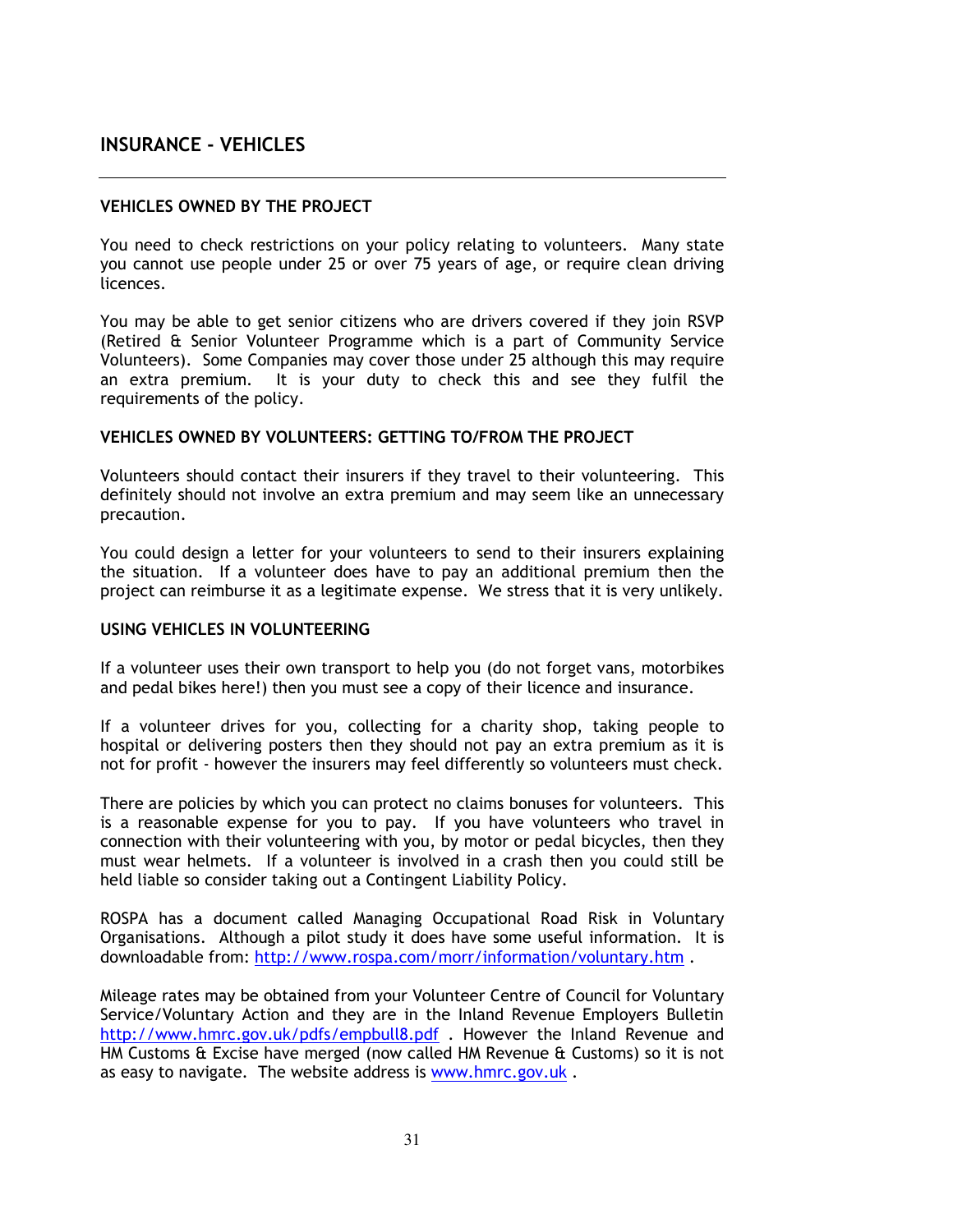## INDUCTION

#### INTRODUCTION

All volunteers will need induction into your project - you can explain how, why and where you operate.

However not everyone needs training (e.g. cooks or solicitors) but they must know how you tick. Thorough induction coupled with targeted and appropriate training breeds good staff and good volunteers.

A Volunteers' Handbook is an ideal method to cover a lot of this information. You can use it as the base of an induction session for new volunteers. It could be just a few loose leaf sheets in a folder, which are easily revised and replaced rather than a booklet.

#### INDUCTION - GETTING A FEEL OF YOUR PROJECT

Every project works differently; even moving from one scout group to another demands some induction, no matter how small.

Many projects have an induction programme common to all new volunteers, which ensures everyone is at the same level.

#### INDUCTION PROGRAMMES

In an induction programme assume ignorance but explain why! Four areas to cover are:

**Introduction to your Ethos:** You should have a leaflet or paper outlining what you do, your aims and objectives and if necessary how you differ from similar projects/organisations in your field or area of activity.

This is vital if you have an overtly religious ethos. Be up front about it and explain it. If done in an open and enthusiastic way it is a useful tool for sharing our faith.

For example, catering at a guesthouse is different to helping at a luncheon club particularly if kosher, halal or vegetarian food has to be provided to fulfil religious requirements/practices, and bereavement counselling is different to careers advice.

Explanation and discussion on your approach to equal opportunities will be important here. Volunteers with experience of a different type of agency even in a similar field may find a great contrast - often this may need to be emphasised!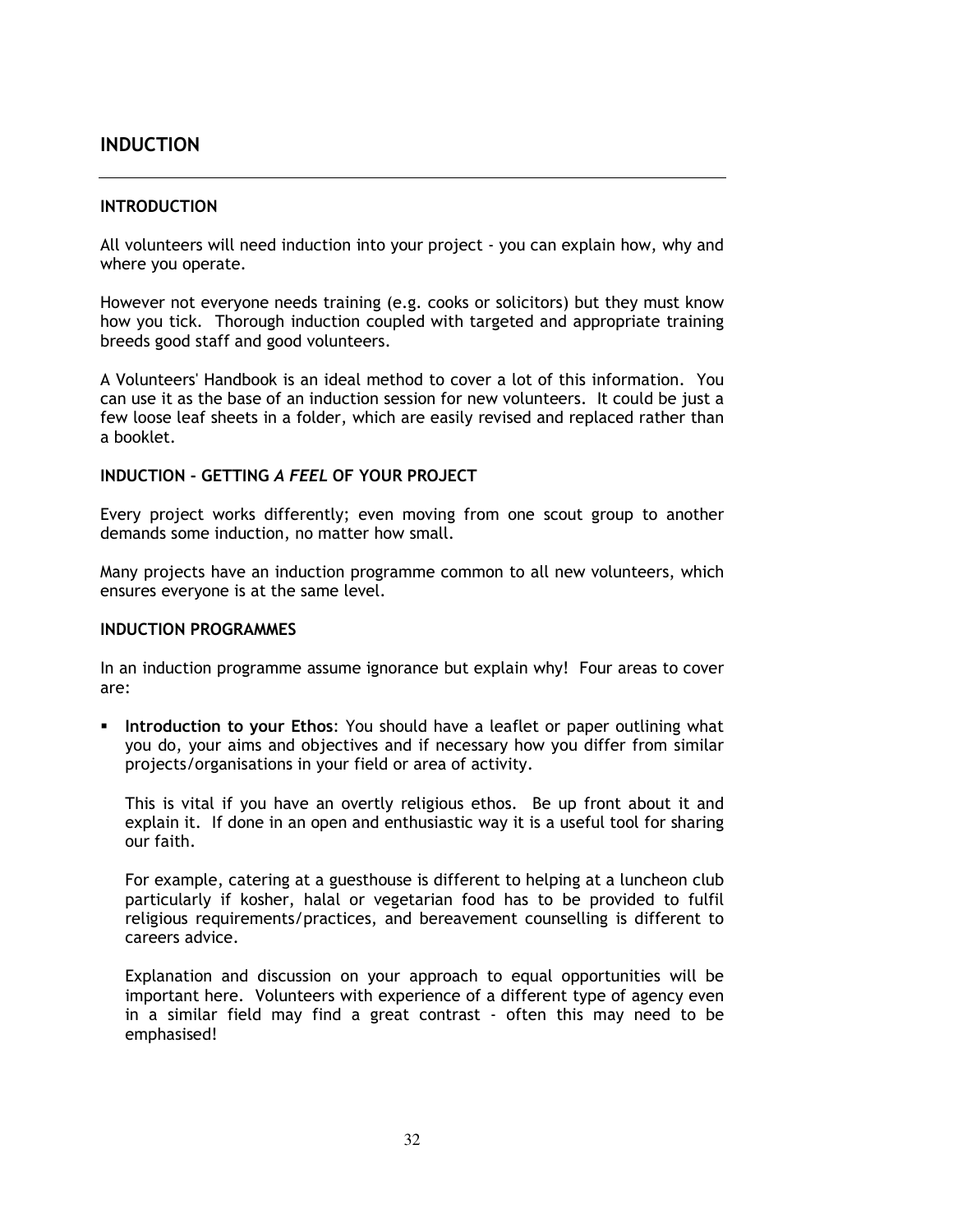- Introduction to your methods: where you file, how you log phone calls, what resource books you use, are all important. This should be written down and explained to the volunteers - always explain that you may have to state the obvious!
- **Introduction to the Building/Project and its rules: Show everyone where** toilets, emergency exits, kettles, etc. are. Health & Safety is vital particularly, e.g. if you always have fire drills at certain times which means some volunteers are never present then you need to go through it with them!

For example, explain how to complete expense forms - you will have other examples. However you will have issues specific to your project which you should include here.

**Introduction to your Users and your Community:** If you recruit volunteers from outside your neighbourhood then give them information that is relevant e.g. about the housing or ethnic composition for a housing project, or the number of elderly for a day centre.

Avoid religious jargon and abbreviations as it is bad practice and not a good way to get people to understand about your faith and your community.

# A CHRISTIAN PRAYER FOR HELPERS AT A SOUP KITCHEN IN AMERICA With a thankful heart I will set this table. Today, O Lord, I serve you. With a thankful heart I will prepare this food. Today, O Lord, I serve you. With a thankful heart I will stir this pot. Today, O Lord, I serve you. With a thankful heart I will bake this bread. Today, O Lord, I serve you. With a thankful heart I will fill these glasses. Today, O Lord, I serve you. With a thankful heart I will serve this meal. Today, O Lord, I serve you. With a thankful heart I will clean this kitchen.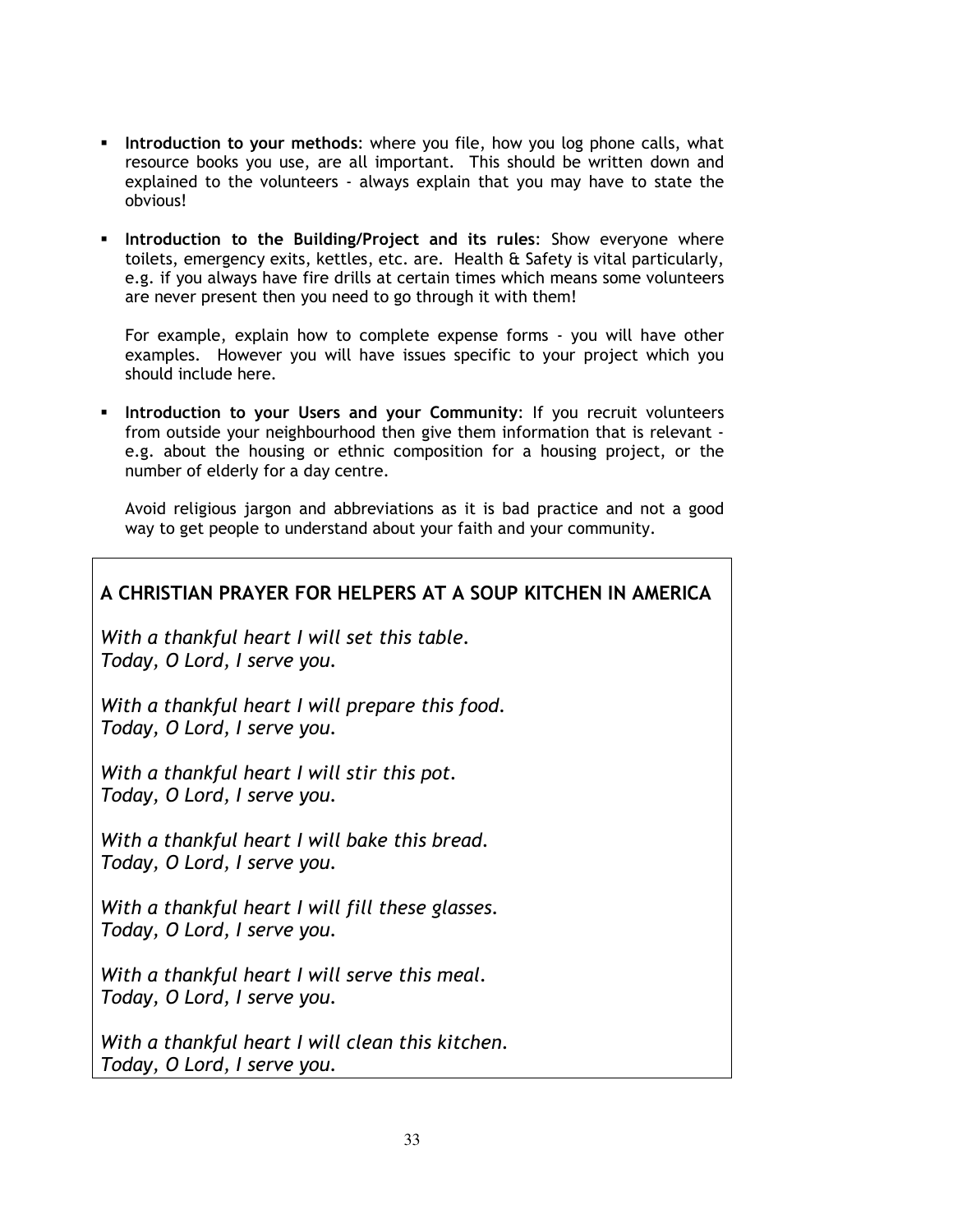# **TRAINING**

#### UPDATING YOUR VOLUNTEERS

You will wish to update your volunteers on changes (new contact addresses, legislation, moving to new premises, etc.).

New regulations may come in affecting your client group, the Disability Discrimination Act which needs mentioning but not training. Some ideas:

- A newsletter or regular letter to your volunteers (if you produce a congregational newsletter or magazine they may appreciate a copy even if they are not regular worshippers)
- If you have a small team of volunteers then tell them individually or by phone possibly supported by a letter
- Update them at Volunteers Meetings which are useful if held regularly
- Include relevant changes in written updates to you manual perhaps loose leaf.

#### IN SERVICE OR CORE TRAINING - PRINCIPLES

Look at your project. See whether there are core elements, which apply to all new volunteers and you do not think might be covered by an induction. Many may require updating through in-service training. Here are a few pointers but you can probably expand the list for yourselves:

- Equal opportunities so everyone should be on the same level
- Rights and responsibilities of volunteers
- Basic listening skills (if you might require all volunteers to answer the phone in emergencies or at busy times)
- Health & Safety and first aid are other examples

#### TRAINING VOLUNTEERS

Many projects with substantial numbers of volunteers working alongside have their own training programmes. Some offer NVQs.

If you are starting a new project then we can suggest groups to contact for good practice models. It would be impossible in this short paper to go into detail about a precise training programme.

Your local Council for Voluntary Service/Voluntary Action, Rural Community Council or Volunteer Centre is a good starting point on specialist training.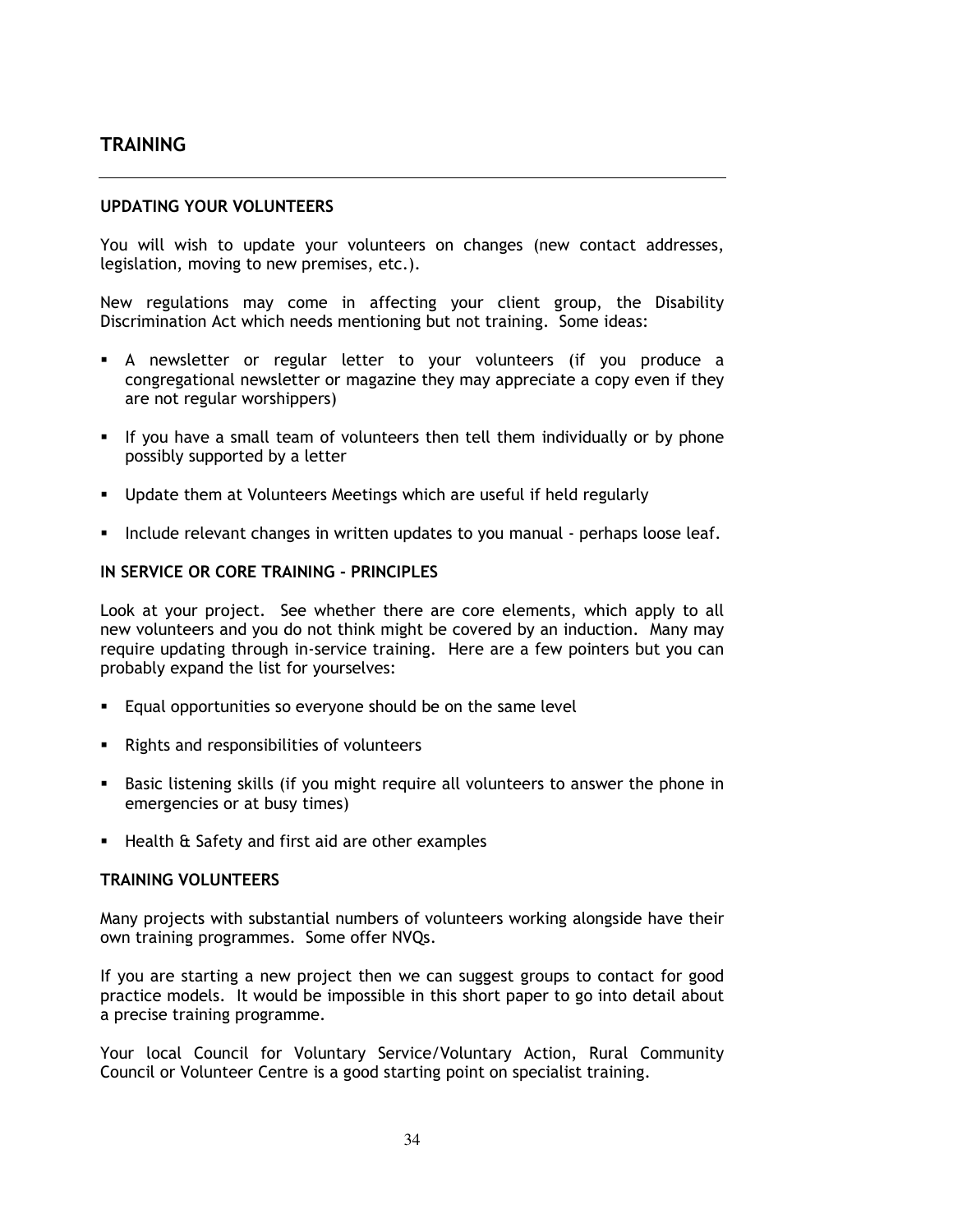# PERSONAL DEVELOPMENT

#### **BACKGROUND**

When you recruit volunteers a host of different reasons are given for wanting to volunteer - to help people, as part of their religious commitment, as a member of your worshipping community, they support your aims, something to do, time on their hands, wanting to do something different, to brush up on skills, want to help the church/synagogue/etc, came with a friend, to develop new skills, to gain experience. Nearly every reason is valid!

Volunteering is increasingly seen as helpful for those on Jobseeker's Allowance. This is recognised in a leaflet from the Employment Service JSAL7 called Jobseeker's Allowance - voluntary work when you are unemployed and it need not affect your benefits. This information aims to complement it.

When volunteers do a substantial number of hours with you or undertake specific tasks, then you might encourage them to design personal action plans about what they intend to do in the future. Obviously most of what is envisaged here is for long-term volunteers.

Projects react in different ways to other types of help, which is not pure volunteering. So you may have students on placement from school, university or theological college, you may have trainees on a Government scheme like New Deal. You need to determine appropriate ways for dealing with these different groups.

#### IDEAS TO DEVELOP THE SKILLS OF YOUR VOLUNTEERS

#### Developing NVQs (National Vocational Qualification) & other training:

Training courses benefit users, staff and volunteers. You should pay for your volunteers training.

Consider the possibility of getting your own training programme registered or look for relevant courses at colleges, or with training agencies for volunteers.

Contact with your local Learning & Skills Council for help on this if appropriate their address is available from your local Council for Voluntary Service/Voluntary Action or Volunteer Centre.

Believers may come as volunteers as part of their faith commitment and you may want to let them know about training being offered on Merseyside by bodies like the Liverpool Diocese, Merseyside Jewish Community Care, Nugent Care, Hope College, Acorn Trust, Liverpool Community Spirit, to name but a few who might benefit them.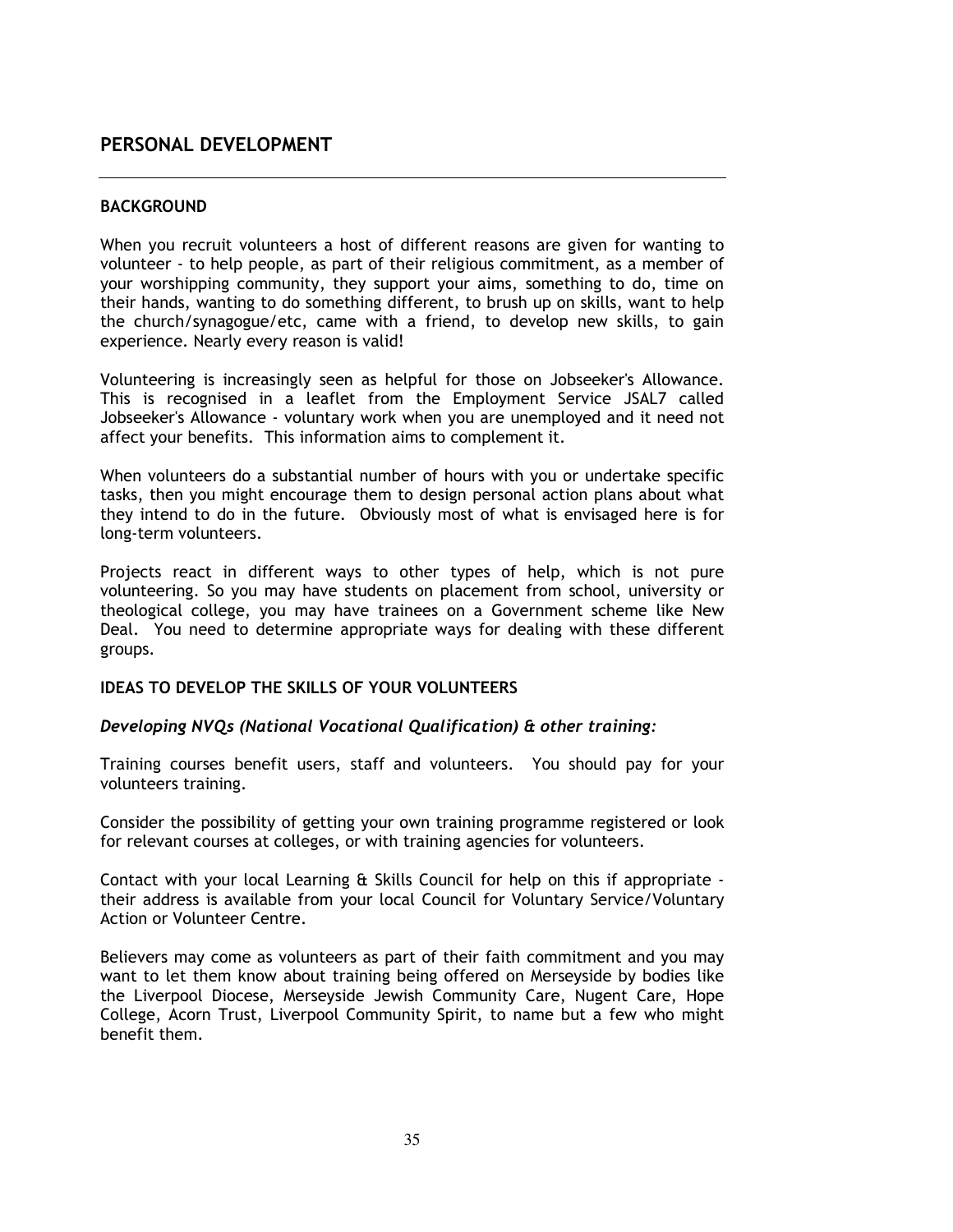#### Drawing attention to vacancies and training courses in the press or on the grapevine

A simple signposting activity, which all those responsible for volunteers could assist with. You should know your volunteers and their potential so look out for them. Buy relevant newspapers like the Liverpool Echo or Jobs NW. Have all your local freebies on display for your volunteers to look at job advertisements.

Remember specialist papers, which are relevant to your specialist area of work or your faith community (like Community Care, Jewish Chronicle, Disability Now, Church Times, the Universe, etc.). Specialist papers and magazines are valuable background for volunteers to ready anyway.

#### Investing in Resources

If you have the resources then buy copies of relevant periodicals, books, videos, CD ROMS, computer programmes, etc. which your volunteers can borrow to develop their skills or even perhaps have group sessions.

Never overlook the skills that your volunteers possess and get them to network with each other -informal methods of training are often as good as the highly structured ones!

# DISCOVERING FAITHFUL CAPITAL

One of the most powerful gifts that faith based organisations have to offer is that they are instructed to 'practise what they preach'. A commitment to human flourishing and a vision of the good city can therefore never simply remain at the level of doctrine or abstract principles – it finds its expression in a myriad of locally based, grassroots activity.

"Faithful Cities" produced May 2006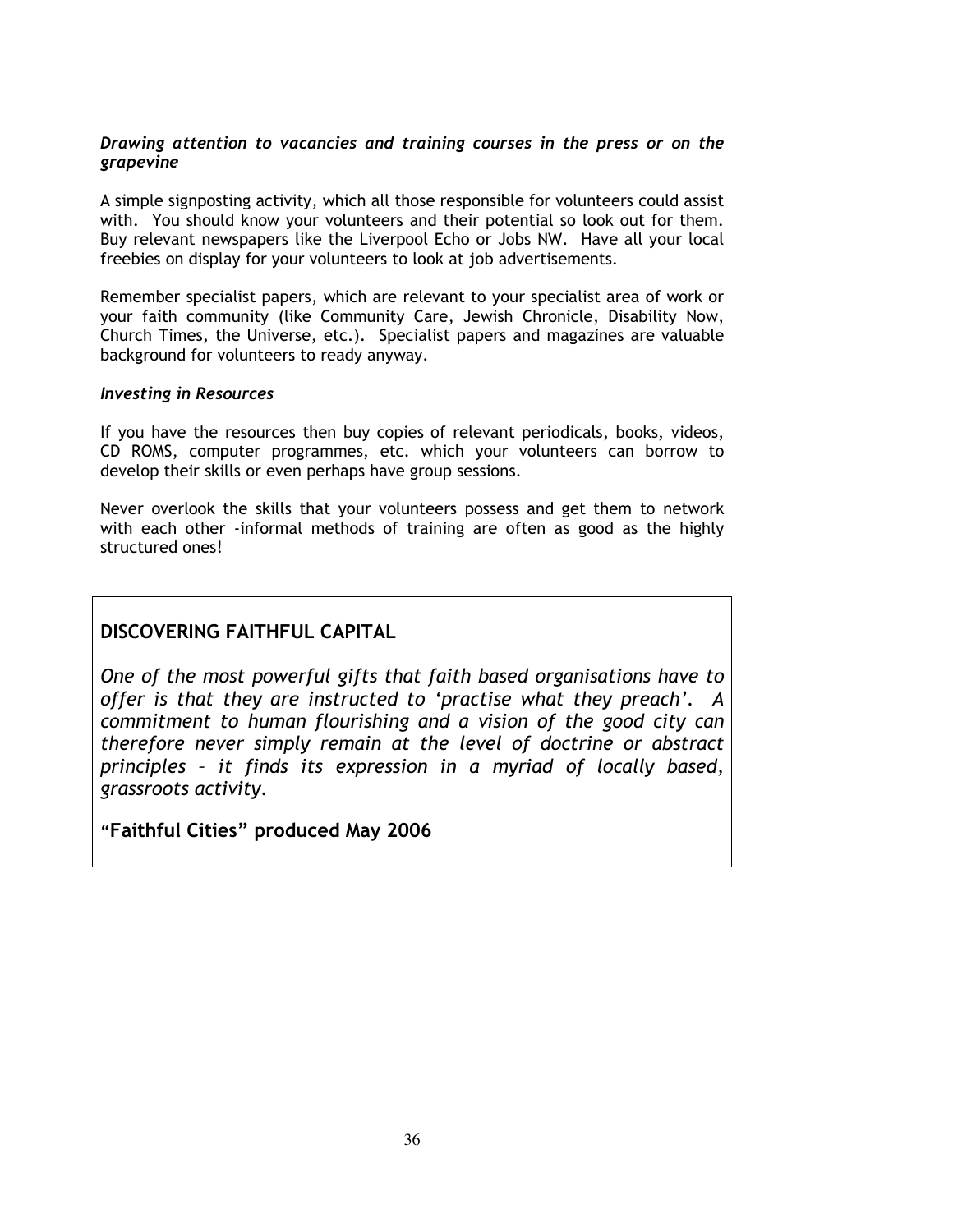# SUPPORT

#### **INTRODUCTION**

Supporting starts from the needs of the volunteer. Support can come from a variety of sources and in a variety of ways and not necessarily from supervisors.

Projects should take a personal interest in their volunteers (if they phone in to apologise for absence due to illness, bereavement or a new grandchild, ask how things are). Here faith inspired projects tend to have a good track record. This builds links and can prevent crises developing.

#### IDEAS FOR SUPPORT – GENERAL AREAS TO COVER

Those responsible for volunteers need to have clear systems stating when they are there to offer support. In addition some practical methods of support are:

- New volunteers can be buddied with established volunteers.
- Regular volunteer meetings can be held and here these could take place with/without staff/management committee present.
- **Regular social events, parties when volunteers get together on their own or** with staff, trustees etc.
- Offers from other staff or volunteers to help on specific issues (like working a new database or how a new piece of equipment works saves time and embarrassment).
- Using a newsletter, emails, a web-site or a notice board as a support method and mention when something major has happened to a volunteer (a new baby, completed NVQS, etc.).
- Get volunteers to develop group support amongst themselves (telephone contact between admin. workers, meetings of all the Counsellors on Wednesdays, or an email contact group).
- Certain types of volunteers may wish to get together to reflect on your project perhaps all the black volunteers, or all those under 25 and this can be a useful way of improving practice and making our equal opportunities claims really work.
- Access to external sources of support like counsellors may be required for volunteers undertaking certain types of delicate or traumatic work.
- If there are similar projects nearby then joint events with them could be planned relating to many of the above.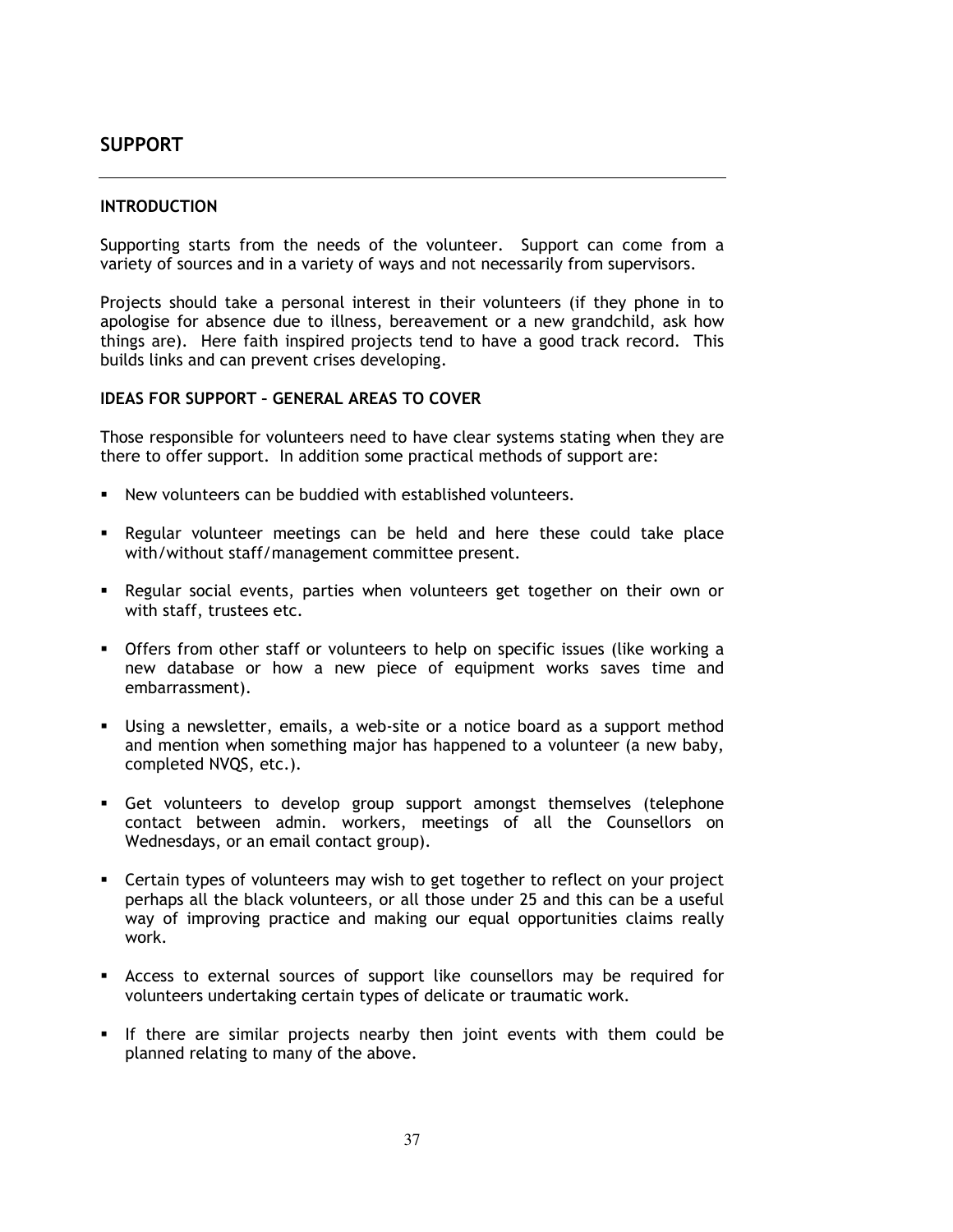#### IDEAS FOR SUPPORT AND THE RELIGIOUS DIMENSION

Where volunteers who are not members of your faith community express interest in religion then invite them to a major act of worship or religious event and arrange for a member of the congregation to buddy them so they are not embarrassed.

Interest should be expressed at times of joy (like weddings and births) and at times of sadness (like death or serious illness), as this shows that your faith community really cares.

A special act of worship or religious event once a year could be arranged to celebrate the work of the project and its team of staff and volunteers.

Try to ensure that volunteers who are members of your faith community do not try to push religion down the throats of other volunteers as this can be seen as negative not supportive!

Where your volunteers are not members of your faith community you need to ensure that cliques do not develop among your members or even that a hierarchy of access to information and decision making does not become apparent.

Often people of faith are happy to support the projects of other religious traditions but remember to be aware to their special dietary or worship requirements and that they need time off from their volunteering for their own religious festivals.

Clear guidelines need to exist between members/leaders/trustees/activities of the host faith community so that volunteers do not feel unwanted or intruders – this is particularly an issue when a project is based in or next to the worship centre.

# A JEWISH PERSPECTIVE

Acts of benevolence are greater than giving charity

Succah 49b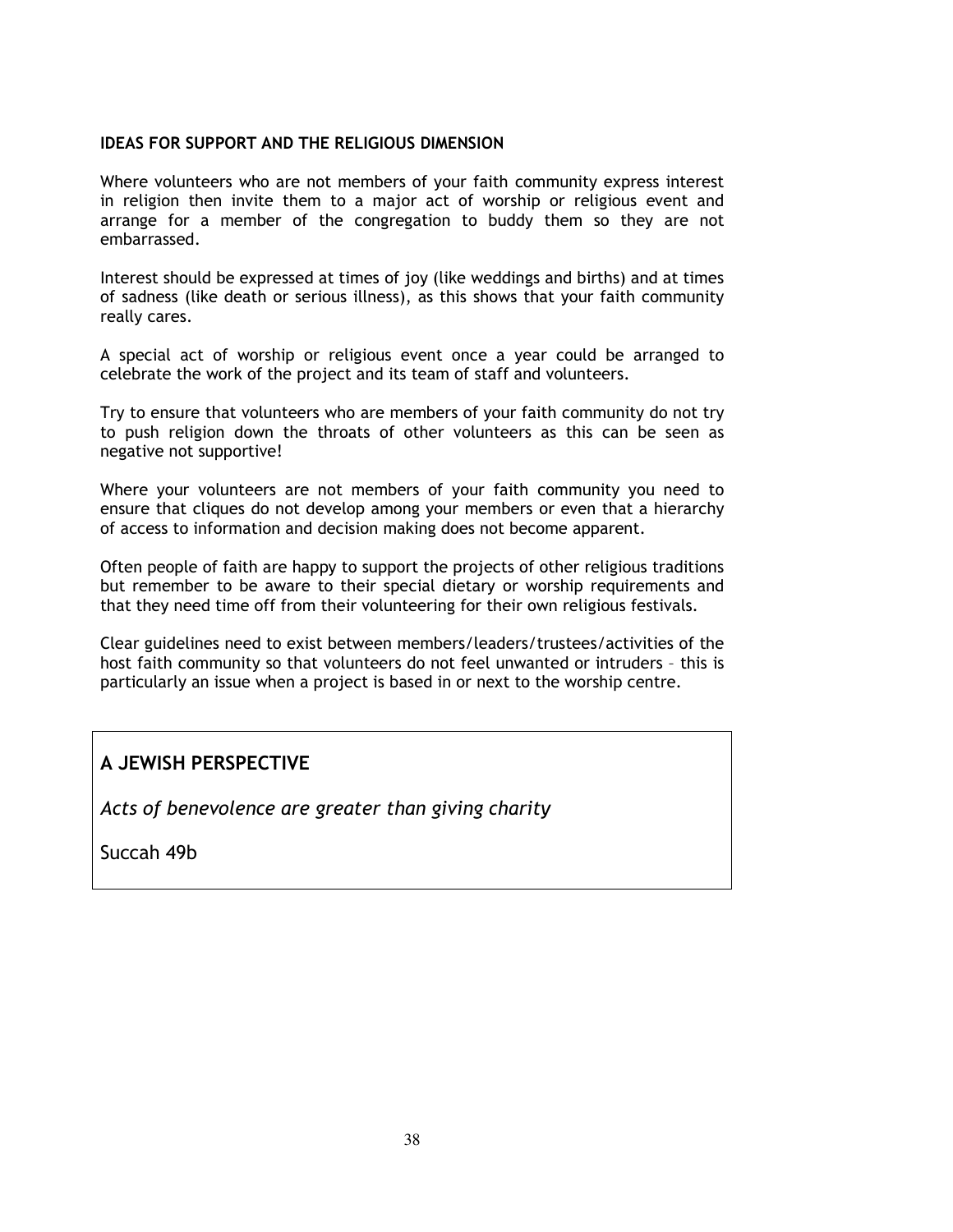# SUPERVISION OF YOUR VOLUNTEERS

### **INTRODUCTION**

Supervising starts from the needs of the project and is about managing volunteers.

#### SUPERVISING - THE LEVEL REQUIRED

The level of supervision required may vary and will depend on:

- how often you see the volunteer personally
- how often you are in contact with them by telephone
- how long they have been with you (you may see new volunteers frequently or have a probationary period when you see them at defined stages)
- what type of work they do
- where they do the work (e.g. for volunteers who might be based at home and involved in IT work)
- the type of case/activity (e.g. to counsel certain clients requires more supervision)
- how volunteers feel about the agency, colleagues or the role which needs extra supervision
- the methods you use to supervise your staff undertaking similar roles
- when changes take place in the project, the volunteer's life or when the supervisor changes

#### CONTACT WITH THE OFFICE, STAFF & MEMBERS OF THE FAITH COMMUNITY

A designated member of staff/or of the management committee should supervise volunteers but everyone involved should offer support when the need arises.

It is vital to sensitize frontline staff responsible for reception, petty cash, etc. to the role volunteers' play - normally administrative and reception staff are your ambassadors and may need training.

Someone needs to be a reserve contact for volunteers when the normal contact is away.

It is important that members of the faith community understand (and appreciate the role of volunteers particularly where a project is based in a worship centre or buildings adjacent to it.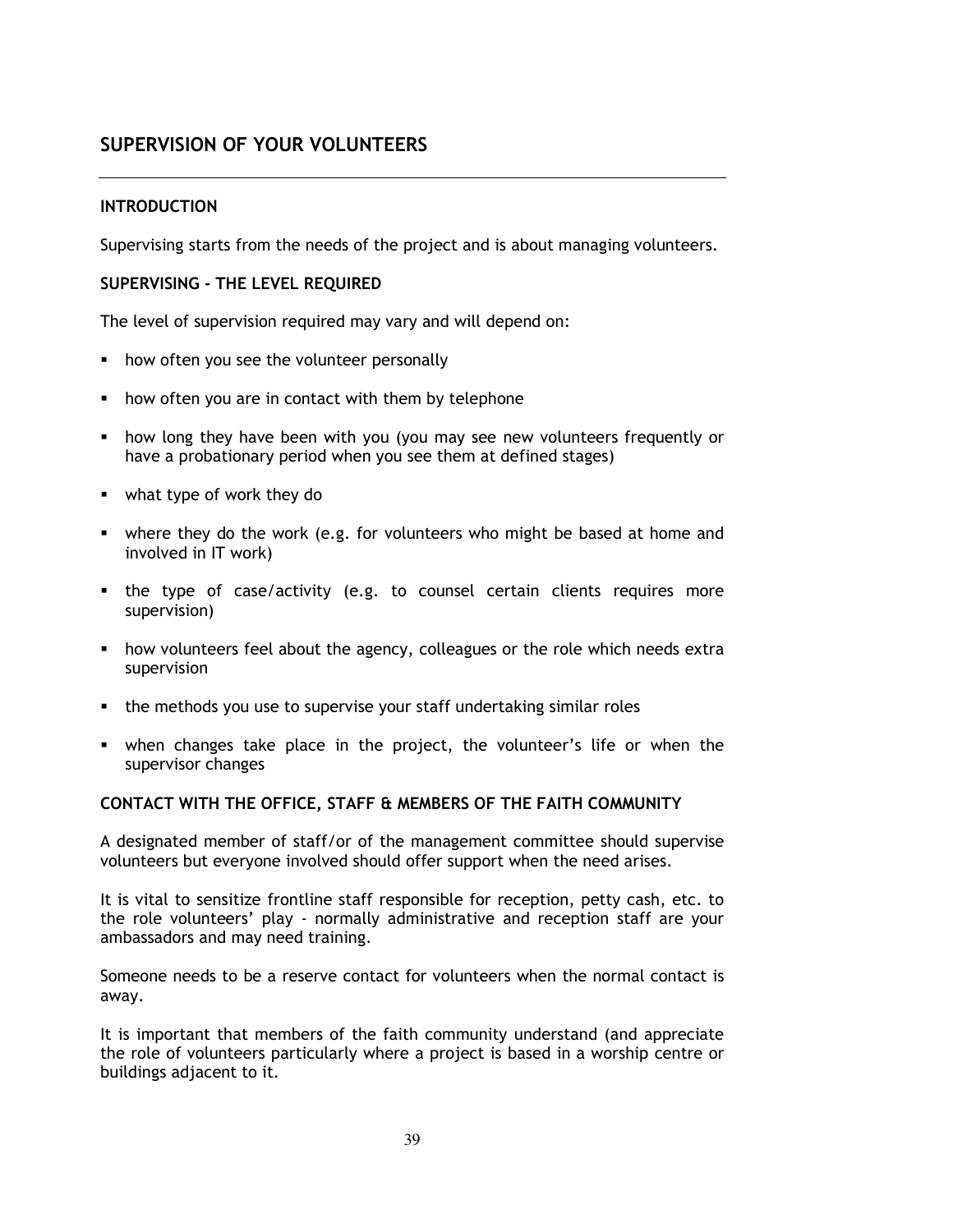#### CHECKLIST OF POINTS TO RAISE IN SUPERVISION

Always put the volunteer at their ease and select the venue carefully. Some issues emerge in volunteers' support sessions or trustees meetings but better to have it all out in the open then festering.

You do not want to be like a barrack room lawyer but you need to have manuals, job descriptions, etc. as you (both) may need to consult them.

Here is a proposed checklist - it may seem bureaucratic but it is a base for consistency:

- Does the volunteer have issues that they wish to raise with the supervisor?
- **How are relations with staff, volunteers, clients and management committee** members?
- Are the communications systems within the project adequate?
- Are there practical problems emerging (e.g. expenses, health and safety, etc.)?
- Are there any policy issues over which the volunteer or supervisor has concerns?
- Would the volunteer benefit from any training to develop, refresh or enrich them?
- Are there comments on the way the agency operates (here misunderstandings about the religious ethos might be covered when required)?
- Are there issues relating to the host faith community (often members of the faith community who are not directly involved in the project may involve themselves inappropriately)?
- Does the volunteer have any personal matters to raise?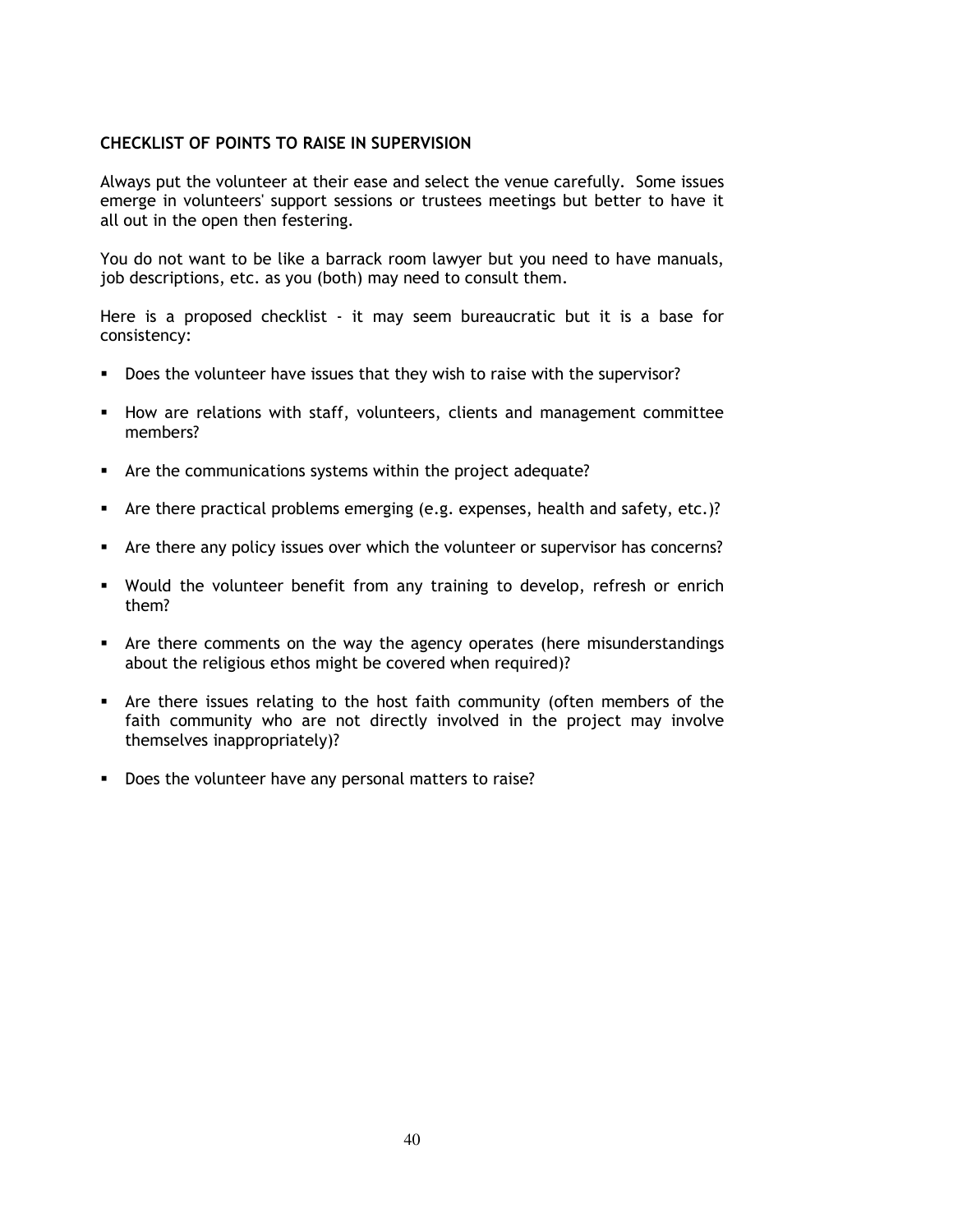# APPENDIX I – TRAINING AND PUBLICATIONS ON VOLUNTEERING

#### TRAINING FOR VOLUNTEER MANAGEMENT

In all the boroughs of Greater Merseyside and adjacent areas you can get information on training for volunteer management from your Volunteer Centre or Council for Voluntary Service/Voluntary Action.

It may be that your local Volunteer Centre has written material or arranges training courses.

Check whether your faith community at regional or national level may be able to offer training or support.

Volunteering England's website has an information and good practice section to use: http://www.volunteering.org.uk/managingvolunteers/goodpracticebank/ and http://www.volunteering.org.uk/managingvolunteers/

#### PUBLICATIONS ON VOLUNTEER MANAGEMENT

Volunteering England will send you an updated list and you can also browse the online catalogue on www.volunteeringengland.org.uk by clicking on Managing Volunteers link and then publications on the left hand side. Their address is: Regent's Wharf, 8 All Saints St London, N1 9RL, www.volunteering.org.uk

Their publications are post free in the UK. We suggest the following:

- **E** Essential Volunteer Management by Steve McCurley and Rick Lynch. An American Publication revised and adapted for UK use by the Directory of Social Change. (Available from Volunteering England) Cost: £14-95.
- Managing Volunteers, by Mark Rankin. Cost: £20. A detailed book with useful exercises. Ideal for the staff concerned to get their teeth into.
- Working with Volunteers Series (4 titles Personnel Issues, Recruitment & Selection, Training, and Support). Charts, check-lists, practical ideas on reviewing procedures - very useful. Cost: £4.50 each.
- Volunteers in the Driving Seat & Protecting Volunteers. Cost: £2 each. Useful check-lists for projects on driving and insurance.
- Recruiting Volunteers (F Dyer & U Jost), Cost: £14.95. Includes practical advice and creative ideas to help you recruit the people with the skills that you need.
- **The Good Practice Guide (Spiral bound). Packed with information and advice** about all aspects of working with volunteers.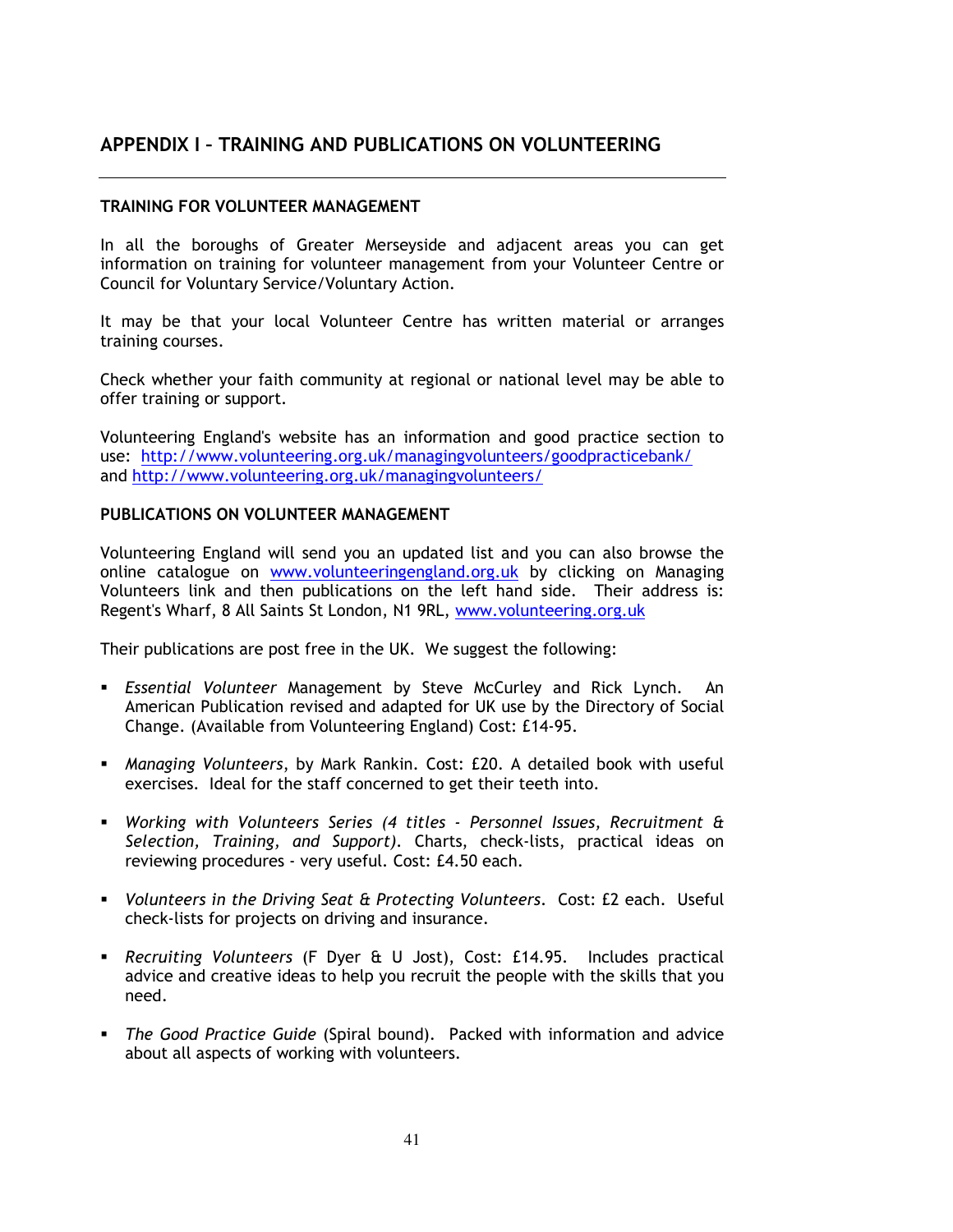#### APPENDIX II USEFUL ADDRESSES – IN AND AROUND MERSEYSIDE

#### **HALTON**

Volunteer Centre Halton & Halton Voluntary Action Sefton House, Public Hall Street Runcorn WA7 1NG Tel.: 01928 592 405 Email: haltonva@haltonva.org.uk Website: www.haltonva.org.uk

#### KNOWSLEY

Knowsley Council for Voluntary Service Nutgrove Villa 1 Griffiths Road Huyton L36 6NA Tel: 0151 489 1222 Fax: 0151 443 0251 Email: kcvs@knowsleycvs.org.uk

#### LIVERPOOL

Church and Society Church House 1 Hanover Street Liverpool L1 3DW Tel: 0151 705 2130 Fax: 0151 705 2215 Email: churchandsociety@liverpool.anglican.org

Volunteer Centre Liverpool 7th Floor, Gostins Building 32-36 Hanover Street Liverpool L1 4LN Tel.: 0151 707 1113 Email: enquiries@volunteercentreliverpool.org.uk Website: www.volunteercentreliverpool.org.uk

Liverpool Charity & Voluntary Services (LCVS) 14 Castle Street, Liverpool, L2 0NJ Tel: 0151 236 7728 Email: info@lcvs.org.uk Website: www.lcvs.org.uk

#### **SEFTON**

Volunteer Centre Sefton & Sefton CVS 3rd Floor, Merseyside 3tc Centre 16 Crosby Road North Waterloo, Merseyside L22 0NY Email: info@volunteeringsefton.org.uk Tel.: 0151 920 0726 Website: www.volunteeringsefton.org.uk

#### ST HELENS

Volunteer Centre St Helens & St Helens District CVS 4th Floor Tontine House 24 Church Street St Helens. WA10 1BD Tel.: 01744 751 759 Email: sthelensvb@care4free.net Website: www.sthelenscvs.org.uk

#### WIRRAL

Volunteer Centre Wirral & Wirral CVS 46 Hamilton Square Birkenhead Wirral, CH41 5AR Tel.: 0151 647 5432 Email: wirralcvs@vda2.freeserve.co.uk Website: www.wirralcvs.org.uk

#### **WARRINGTON**

Warrington CVS The Gateway 89 Sankey Street Warrington, WA1 1SR Tel: 01925 246880 Email: warringtoncvs@thegateway.org.uk

Volunteer Centre Warrington 9 Suez Street Warrington WA1 1EF Tel.: 01925 637 609 Email: info@warringtonvc.org.uk Website: www.warringtonvc.org.uk

#### WEST LANCASHIRE

Volunteer Centre West Lancs & W Lancs CVS 79 Westgate Sandy Lane Centre Skelmersdale WN8 8LA Tel: 01695 733737 Fax: 01695 558073

#### WIGAN

Wigan and Leigh CVS 93 Church St Leigh WN7 1AZ Tel: 01942 514234 Fax: 01942 514352 Email: info@wigancvs.co.uk